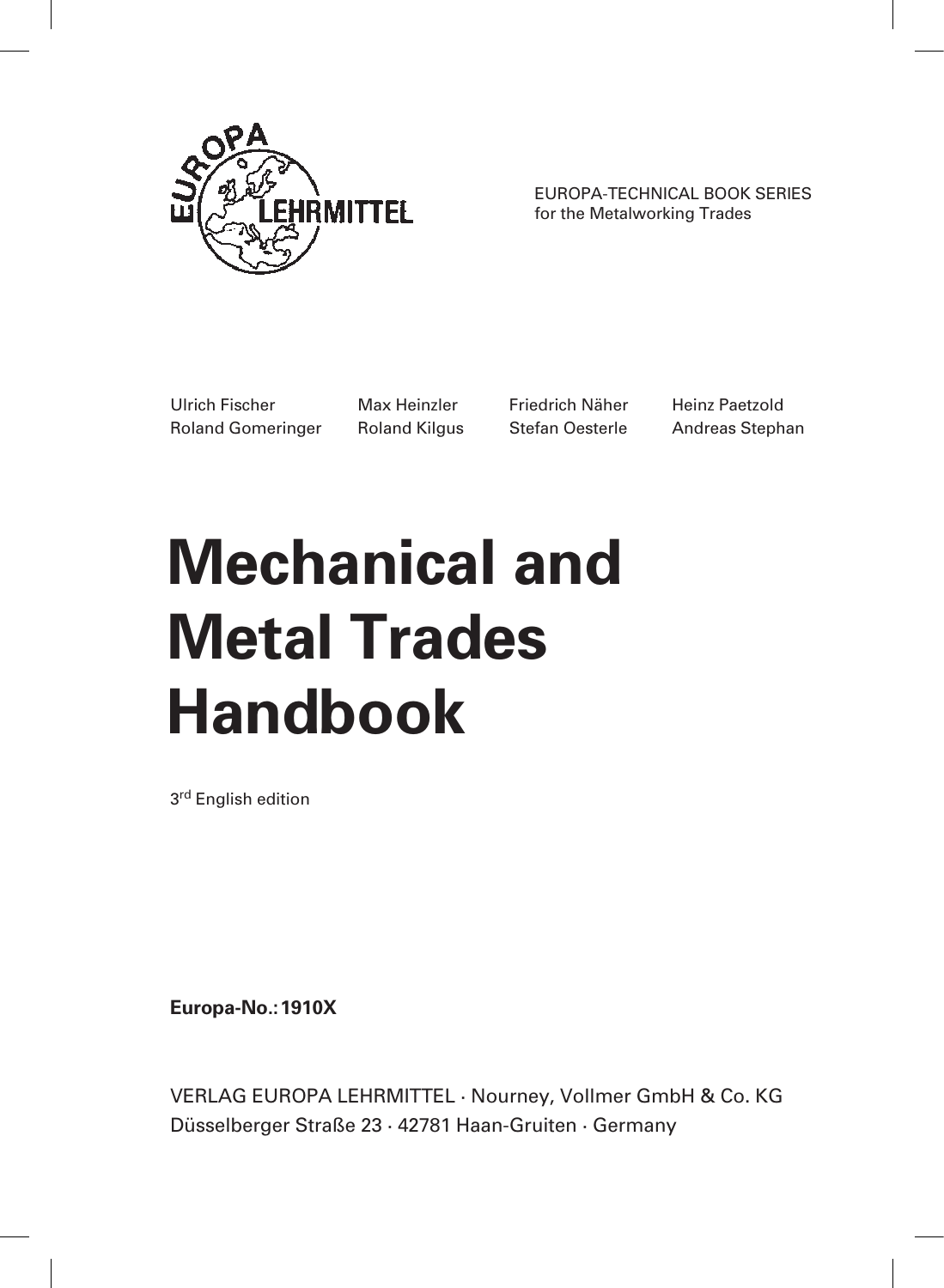#### **Original title:**

Tabellenbuch Metall, 45<sup>th</sup> edition, 2011

#### **Authors:**

| Dipl.-Ing. (FH) | Reutlingen           |
|-----------------|----------------------|
| Dipl.-Gwl.      | Meßstetten           |
| Dipl.-Ing. (FH) | Wangen im Allgäu     |
| Dipl.-Gwl.      | Neckartenzlingen     |
| Dipl.-Ing. (FH) | <b>Balingen</b>      |
| Dipl.-Ing.      | Amtzell              |
| Dipl.-Ing. (FH) | Mühlacker            |
| Dipl.-Ing. (FH) | <b>Marktoberdorf</b> |
|                 |                      |

#### **Editor**:

Ulrich Fischer, Reutlingen

#### **Graphic design:**

Design office of Verlag Europa-Lehrmittel, Ostfildern, Germany

The publisher and its affiliates have taken care to collect the information given in this book to the best of their ability. However, no responsibility is accepted by the publisher or any of its affiliates regarding its content or any statement herein or omission there from which may result in any loss or damage to any party using the data shown above. Warranty claims against the authors or the publisher are excluded.

Most recent editions of standards and other regulations govern their use. They can be ordered from Beuth Verlag GmbH, Burggrafenstr. 6, 10787 Berlin, Germany.

The content of the chapter "Program structure of CNC machines according to PAL" (page 412 to 424) complies with the publications of the PAL Prüfungs- und Lehrmittelentwicklungsstelle (Institute for the development of training and testing material) of the IHK Region Stuttgart (Chamber of Commerce and Industry of the Stuttgart region).

English edition: Mechanical and Metal Trades Handbook 3<sup>rd</sup> edition, 2012

6 5 4 3 2 1

All printings of this edition may be used concurrently in the classroom since they are unchanged, except for some corrections to typographical errors and slight changes in standards.

#### ISBN 13 978-3-8085-1914-1

Cover design includes a photograph from TESA/Brown & Sharpe, Renens, Switzerland

All rights reserved. This publication is protected under copyright law. Any use other than those permitted by law must be approved in writing by the publisher.

© 2012 by Verlag Europa-Lehrmittel, Nourney, Vollmer GmbH & Co. KG, 42781 Haan-Gruiten, Germany http://www.europa-lehrmittel.de

Translation: Eva Schwarz, 76879 Ottersheim, Germany; www.technische-uebersetzungen-eva-schwarz.de Typesetting: Satz+Layout Werkstatt Kluth GmbH, D-50374 Erftstadt, Germany; www.slw-kluth.de Printed by: M.P. Media-Print Informationstechnologie GmbH, D-33100 Paderborn, Germany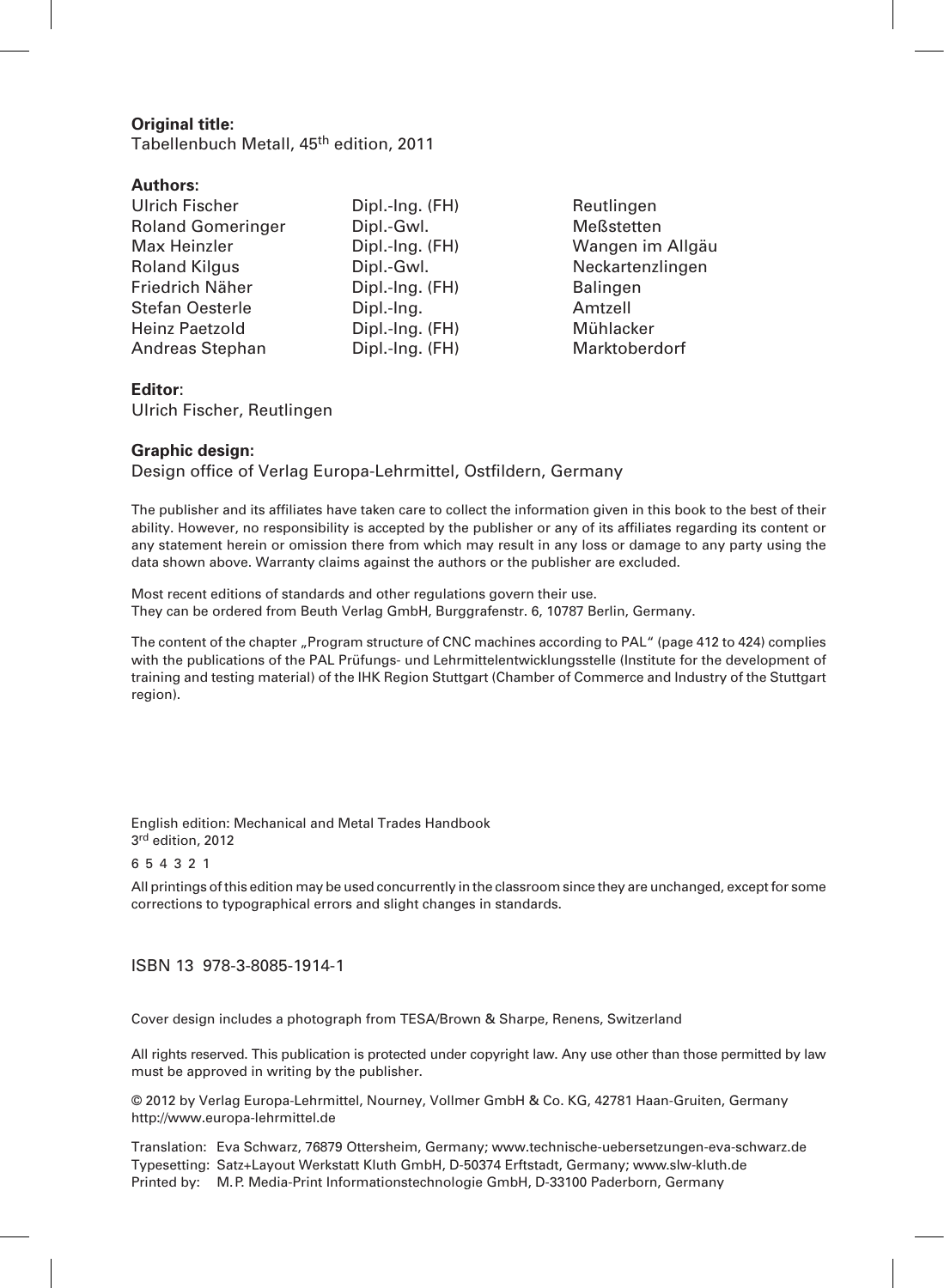# **Preface**

The Mechanical and Metal Trades Handbook is well-suited for shop reference, tooling, machine building, maintenance and as a general book of knowledge. It is also useful for educational purposes, especially in practical work or curricula and continuing education programs.

#### **Target Groups**

- Industrial and trade mechanics
- Tool & die makers
- Machinists
- Millwrights
- Draftspersons
- Technical Instructors
- Apprentices in above trade areas
- Practitioners in trades and industry
- Mechanical Engineering students

#### **Notes for the user**

The contents of this book include tables and formulae in eight chapters, including Tables of Contents, Subject Index and Standards Index.

The **tables** contain the most important guidelines, designs, types, dimensions and standard values for their subject areas.

Units are not specified in the legends for the **formulae** if several units are possible. However, the calculation examples for each formula use those units normally applied in practice.

The **Table of Contents** in the front of the book is expanded further at the beginning of each chapter in form of a partial Table of Contents.

The **Subject Index** at the end of the book (pages 435– 444) is extensive.

The **Standards Index** (pages 425 – 434) lists all the current standards and regulations cited in the book. In many cases previous standards are also listed to ease the transition from older, more familiar standards to new ones.

#### **Changes in the 3rd edition**

In the present edition, we have updated the cited standards and restructured, updated, enhanced or added the following chapters in line with new developments in engineering:

> – Steel types – Material testing – Machining processes – Injection molding (new)

– GRAFCET

- Fundamentals of technical mathematics – PAL programming system for NC turning and NC milling
- Strength of materials
- Plastics
- Production management
- Forming
- Welding

#### **Acknowledgement**

Special thanks to Alexander Huter, Vocational Training Specialist – Tool and Die, Ontario, for his input into the English translation of this book. His assistance has been extremely valuable.







|  | 5 Machine<br><b>Elements</b> |             | MEI |
|--|------------------------------|-------------|-----|
|  |                              | $201 - 268$ |     |





**S 8 International Material Comparison Chart, Standards** 425– 434

November 2012 **Authors** and publisher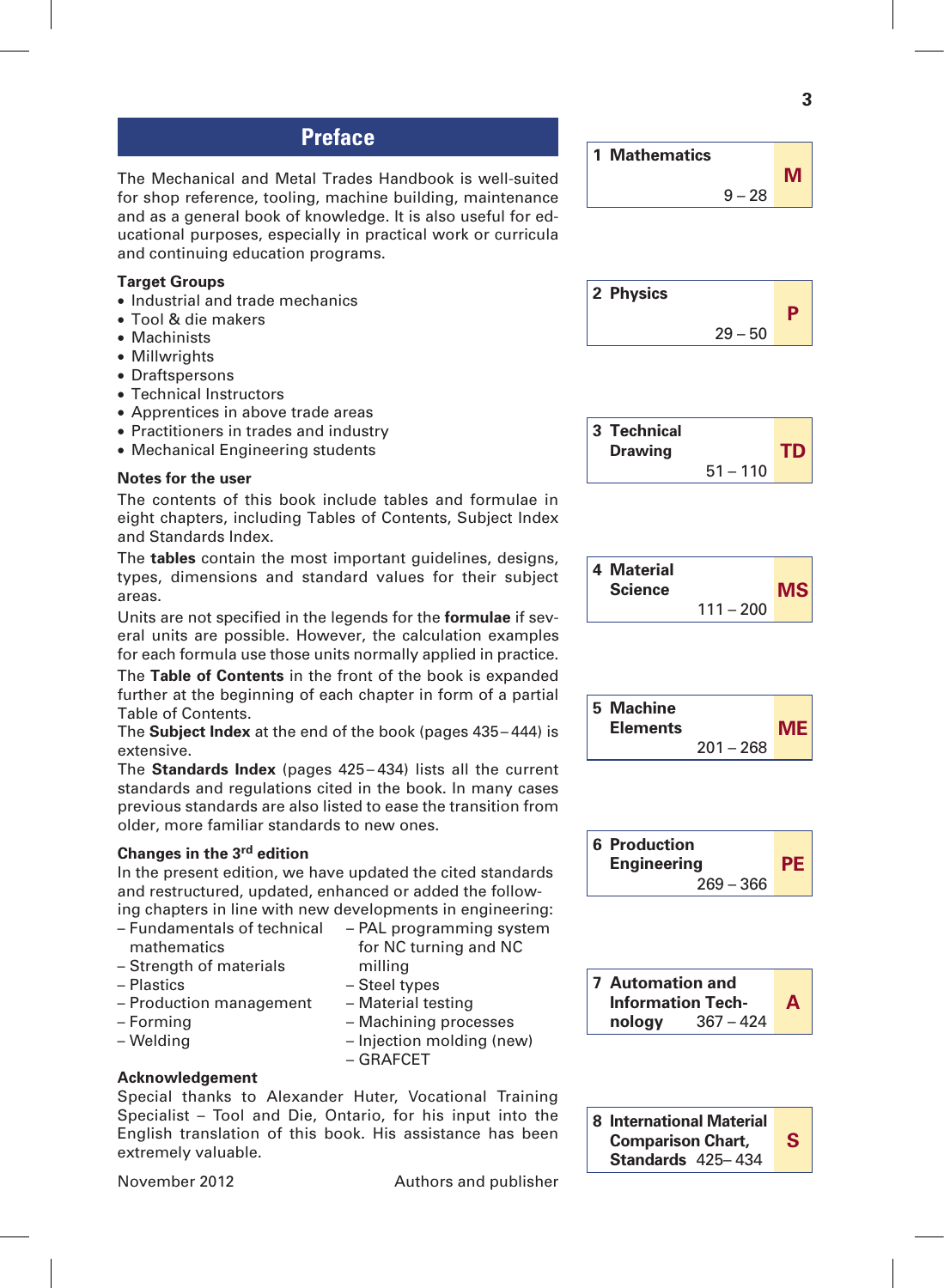# **1 Mathematics (M) 9**

| 1.1 | <b>Units of measurement</b><br>SI base quantities and base units10<br>Derived quantities and their units 11                                                                                                                                             |
|-----|---------------------------------------------------------------------------------------------------------------------------------------------------------------------------------------------------------------------------------------------------------|
| 1.2 | <b>Formulas</b><br>Formula symbols, mathematical symbols<br>13<br>14<br>Formulas, equations, graphs<br>Transformation of formulas<br>15<br>Quantities and units<br>16<br>Calculation with quantities<br>17<br>Percentage and interest calculation<br>17 |
| 1.3 | <b>Angels and triangels</b><br>Types of angels, sum of angels in<br>18<br>Theorem of intersecting lines,<br>Pythagorean theorem<br>18<br>Functions of right triangles<br>19<br>Functions of oblique triangles<br>19                                     |

#### **1.4 Lengths** Division of lengths . . . . . . . . . . . . . . . . . . . . . 20 Spring wire lengths . . . . . . . . . . . . . . . . . . . . 21 Rough lengths . . . . . . . . . . . . . . . . . . . . . . . . . 21 **1.5 Areas** Angular areas . . . . . . . . . . . . . . . . . . . . . . . . . 22 Triangle, polygon, circle .................. 23 Circular sector, circular segment . . . . . . . . 24 Ellipse . . . . . . . . . . . . . . . . . . . . . . . . . . . . . . . . 24 **1.6 Volume and surface area** Cube, cylinder, pyramid...................... 25 Truncated pyramid, cone, Truncated cone, sphere . . . . . . . . . . . . . . . . . 26 Volumes of composite solids . . . . . . . . . . . 27 **1.7 Mass** General calculations . . . . . . . . . . . . . . . . . . 27 Linear mass density . . . . . . . . . . . . . . . . . . . . 27 Area mass density . . . . . . . . . . . . . . . . . . . . . . 27 **1.8 Centroids** Centroids of lines . . . . . . . . . . . . . . . . . . . . . . . 28 Centroids of plane areas . . . . . . . . . . . . . . 28

# **2 Physics (P) 29**

| 2.1 | <b>Motion</b><br>Uniform and accelerated motion  30                                                                                                                                               |
|-----|---------------------------------------------------------------------------------------------------------------------------------------------------------------------------------------------------|
| 2.2 | <b>Forces</b><br>Representation, addition and resolution of<br>32<br>Types of forces $\dots\dots\dots\dots\dots\dots\dots\dots\dots$<br>33<br>Torque and levers, torque in gear drives<br>34      |
| 23  | Work, power, efficiency<br>Mechanical work<br>34<br>Simple machines and energy<br>35<br>Potential and kinetic energy 35<br>Power and efficiency 36                                                |
| 2.4 | <b>Friction</b><br>Coefficients of friction<br>37                                                                                                                                                 |
| 2.5 | <b>Pressure in liquids and gases</b><br>Pressure, definition and types<br>38<br>Buoyancy<br>38<br>Hydraulic power transmission 38<br>Pressure intensification,<br>Changes of state in gases<br>39 |

| 2.6 | <b>Strength of materials</b>                                        |    |
|-----|---------------------------------------------------------------------|----|
|     | Load cases, types of loading $\ldots \ldots \ldots$ 40              |    |
|     | Material properties, stress limits  40                              |    |
|     | Strength calculation, safety factors  41                            |    |
|     | Allowable stresses, modulus of                                      |    |
|     |                                                                     |    |
|     | Tensile and compressive stress,                                     |    |
|     | surface pressure  42                                                |    |
|     | Shear, bending and torsional stress 43                              |    |
|     | Moments of area, section moduli 44                                  |    |
| 2.7 | <b>Thermodynamics</b>                                               |    |
|     | Temperature, linear expansion,                                      |    |
|     | $shrinkage \ldots \ldots \ldots \ldots \ldots \ldots \ldots \ldots$ | 45 |
|     | Quantity of heat                                                    | 45 |
|     | Heat flux, heat of combustion                                       | 46 |
|     | Net calorific values                                                | 46 |
| 2.8 | <b>Electricity</b>                                                  |    |
|     | Quantities and units                                                | 47 |
|     | Ohm's law, electrical resistance                                    | 47 |
|     | Current density, resistor circuit                                   | 48 |
|     | Types of current $\ldots \ldots \ldots \ldots \ldots \ldots \ldots$ | 49 |
|     | Electrical work and power                                           | 50 |
|     |                                                                     |    |
|     |                                                                     |    |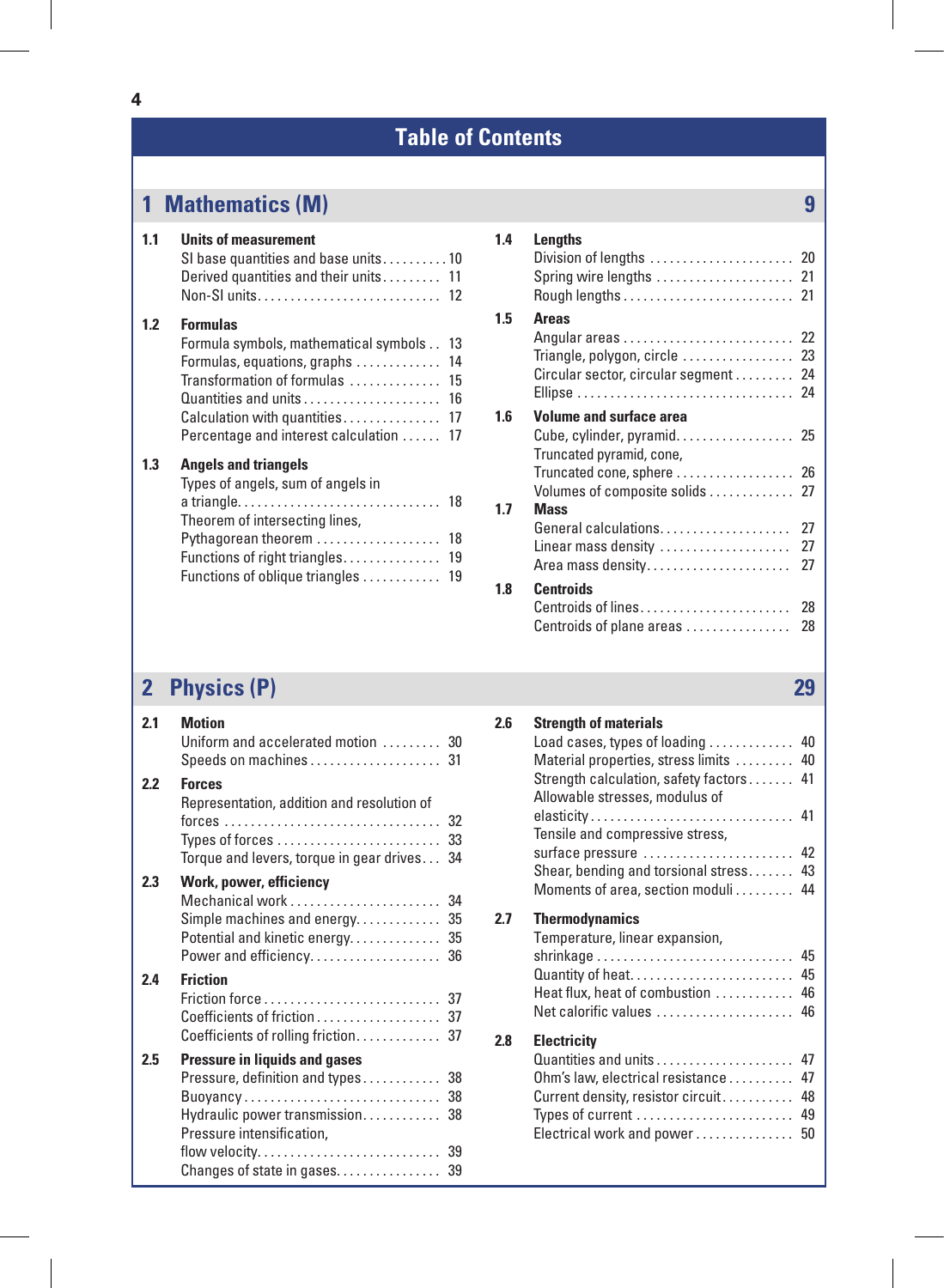### Table of Contents **5**

# **3 Technical Drawing (TD) 51**

| 3.1 | Graphs<br>Cartesian coordinate system                                                                                                                                                                                                     | 52<br>53                         |
|-----|-------------------------------------------------------------------------------------------------------------------------------------------------------------------------------------------------------------------------------------------|----------------------------------|
| 3.2 | <b>Basic geometric constructions</b><br>Lines and angles $\dots\dots\dots\dots\dots\dots\dots$<br>Tangents, circular arcs $\dots\dots\dots\dots\dots$<br>Inscribed circles, ellipses<br>Cycloids, involute curves, parabolas              | 54<br>55<br>56<br>57             |
| 3.3 | <b>Elements of drawing</b><br>Preferred numbers, radii, scales<br>Drawing layout, bills of materials                                                                                                                                      | 58<br>59<br>60<br>62             |
| 3.4 | <b>Representation</b><br>Projection methods<br>Views<br>Sectional views<br>Hatching                                                                                                                                                       | 64<br>66<br>68<br>70             |
| 3.5 | <b>Dimensioning drawings</b><br>Dimensioning lines, dimension values<br>Dimensioning rules<br>Elements of drawing<br>Tolerance specifications<br>Types of dimensioning $\dots\dots\dots\dots\dots$<br>Simplified presentation in drawings | 71<br>72<br>73<br>75<br>76<br>78 |

# **4 Materials Science (MS) 111**

| 41  | <b>Materials</b><br>Material characteristics of solids 112<br>Material characteristics of liquids<br>Periodic table of the elements                                                                                                        | 114                                    |
|-----|--------------------------------------------------------------------------------------------------------------------------------------------------------------------------------------------------------------------------------------------|----------------------------------------|
| 4.2 | <b>Steels, designation system</b><br>Definition and classification of steel<br>Standardization of steel products<br>Designation system for steels                                                                                          | 116<br>117<br>118                      |
| 43  | Steels, steel types<br>Overwiew of steel products<br>Unalloyed steels<br>Case hardened steels, quenched &<br>tempered steels<br>Nitriding steels, free cutting steels<br>Tool steels, stainless steels<br>Steels for bright steel products | 123<br>126<br>129<br>131<br>132<br>137 |
| 44  | <b>Steels, finished products</b><br>Sheet and strip metal, tubes.<br>Linear mass density and area mass<br>density                                                                                                                          | 138<br>142<br>151                      |

| 3.6  | <b>Machine elements, representation</b>           |     |  |
|------|---------------------------------------------------|-----|--|
|      |                                                   | 79  |  |
|      | Roller bearings                                   | 80  |  |
|      |                                                   | 81  |  |
|      | Retaining rings, springs                          | 82  |  |
| 3.7  | <b>Object elements</b>                            |     |  |
|      | Bosses, object edges                              | 83  |  |
|      | Thread runouts, thread undercuts                  | 84  |  |
|      | Threads, screw joints                             | 85  |  |
|      | Center holes, knurls, undercuts                   | 86  |  |
| 3.8  | <b>Welding and soldering</b>                      |     |  |
|      | Graphical symbols                                 | 88  |  |
|      | Dimensioning examples $\dots\dots\dots\dots\dots$ | 91  |  |
| 3.9  | <b>Surfaces</b>                                   |     |  |
|      | Hardness specifications in drawings               | 92  |  |
|      | Form deviations, roughness                        | 93  |  |
|      | Surface testing, surface indications              | 94  |  |
| 3.10 | <b>ISO tolerances and fits</b>                    |     |  |
|      | Fundamentals                                      | 98  |  |
|      | Basic hole system, basic shaft system             | 102 |  |
|      | General tolerances                                | 106 |  |
|      |                                                   | 106 |  |
|      | Fit recommendations                               | 107 |  |
|      | Geometric tolerancing                             | 108 |  |

| 4.5  | <b>Heat treatment</b><br>Iron-carbon phase diagram<br>Heat treatement of steels<br>Hardening of aluminium alloys                            | 152<br>153<br>156        |
|------|---------------------------------------------------------------------------------------------------------------------------------------------|--------------------------|
| 4.6  | <b>Cast iron materials</b><br>Designation and material codes<br>Classification<br>Malleable cast iron, cast steel                           | 157<br>158<br>159<br>160 |
| 4.7  | <b>Foundry technology</b>                                                                                                                   | 161                      |
| 4.8  | <b>Light alloys</b><br>Overview of aluminum alloys<br>Wrought aluminum alloys<br>Aluminum profiles<br>Magnesium and titanium alloys         | 163<br>165<br>168<br>171 |
| 4.9  | <b>Heavy non-ferrous metals</b><br>Overview and designation system<br>Copper and refined zinc alloys                                        | 172<br>174               |
| 4.10 | Other metallic materials                                                                                                                    | 176                      |
| 4.11 | <b>Plastics</b><br>Overview and designation<br>Thermoset plastics<br>Thermoplastics, elastomers<br>Plastics processing, testing of plastics | 178<br>181<br>182<br>186 |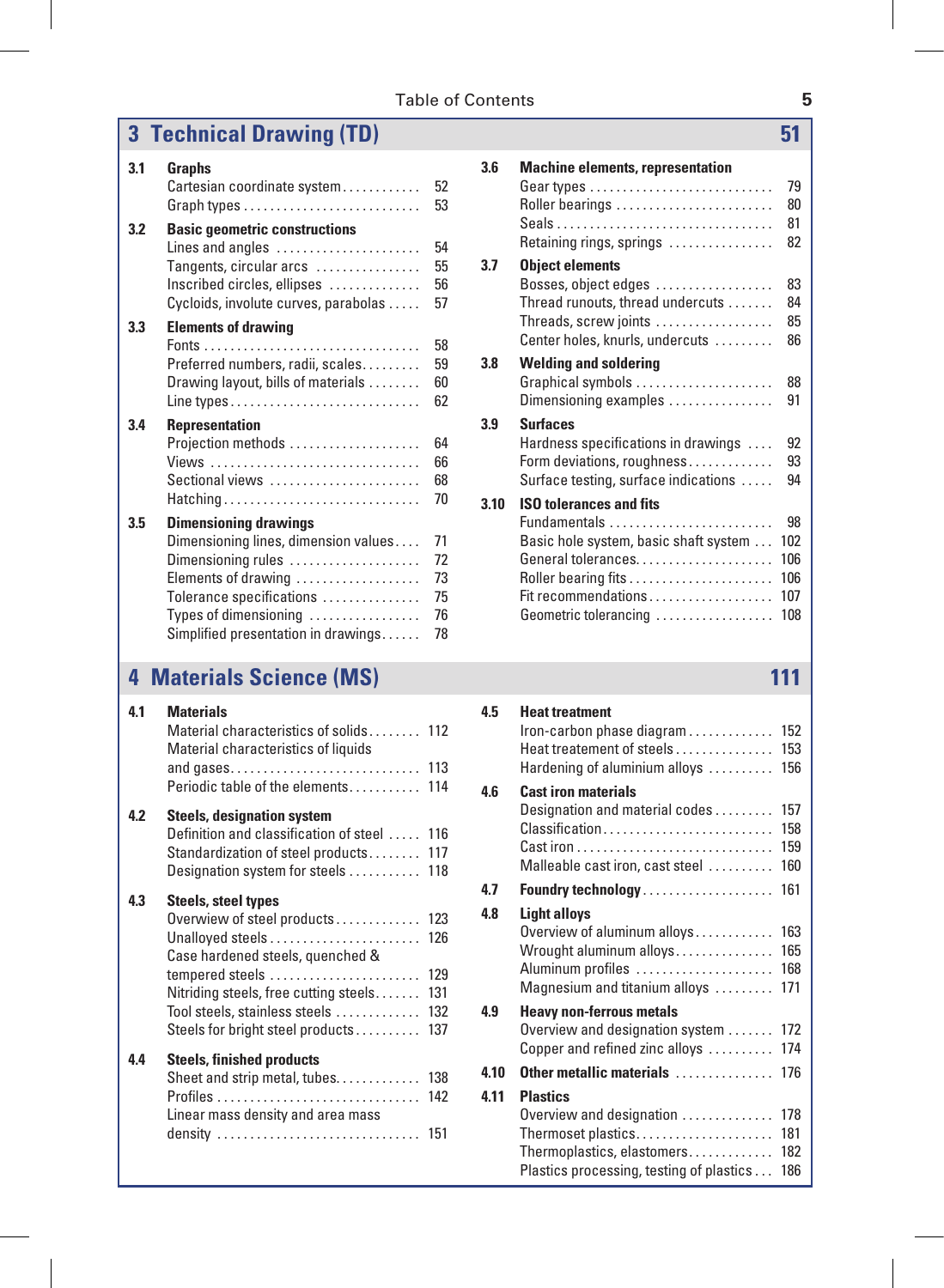| 4.12 | <b>Material testing</b><br>Overview, tensile test  189<br>Hardness test  193                                                             |     | 4.13 | <b>Corrosion, hazardous materials</b><br>Hazardous materials  197                                                                                                                                                                                                                     |     |
|------|------------------------------------------------------------------------------------------------------------------------------------------|-----|------|---------------------------------------------------------------------------------------------------------------------------------------------------------------------------------------------------------------------------------------------------------------------------------------|-----|
|      | <b>5 Machine Elements (ME)</b>                                                                                                           |     |      |                                                                                                                                                                                                                                                                                       | 201 |
| 5.1  | <b>Threads</b><br>Types of threads, overview  202<br>Metric ISO threads  202<br>Thread tolerances  207                                   |     | 5.6  | Pins and clevis pins<br>0verview  235<br>Grooved pins, grooved drive studs,<br>clevis pins  237                                                                                                                                                                                       |     |
| 5.2  | <b>Bolts and screws</b><br>Overview, designations, property classes 208<br>Hexagon head bolts & screws  211<br>Other bolts & screws  214 |     | 5.7  | <b>Shaft-hub connections</b><br>Feather keys, splined shaft joints  239<br>Metric tapers, morse tapers, steep tapers 240<br>Tool holding fixtures  241                                                                                                                                |     |
|      | Screw joint calculations<br>Locking fasteners, bolt and screw drive                                                                      | 220 | 5.8  | Other machine elements<br>Tension, compression and disc springs . 242<br>Grub screws, thrust pads, knobs  245<br>T-slots and accessories  247                                                                                                                                         |     |
| 5.3  | <b>Countersinks</b><br>Countersinks for countersunk head<br>Counterbores for cap screws  224                                             |     | 5.9  | Quick-release drilling fixture  248<br><b>Drive elements</b>                                                                                                                                                                                                                          |     |
| 5.4  | <b>Nuts</b><br>Overview  225<br>Designations, property classes 226<br>Hexagon nuts  228<br>Other nuts  230                               |     | 5.10 | Gears  253<br>Transmission ratios  256<br><b>Bearings</b><br>Plain bearings, overview  257<br>Plain bearing bushings  258<br>Antifriction bearings, overview  259                                                                                                                     |     |
| 5.5  | <b>Washers</b><br>Overview, flat washers  232<br>Washers for HV bolts  234                                                               |     |      | Roller bearings  262<br>Sealing elements  266<br><u>Lubricating oils and the contract of the contract of the contract of the contract of the contract of the contract of the contract of the contract of the contract of the contract of the contract of the contract of the cont</u> | 267 |

#### **4.13 Corrosion, hazardous materials**

| Hazardous materials  197 |  |
|--------------------------|--|

| 5.6  | <b>Pins and clevis pins</b>                                                                                                                                                                | 235                                                  |
|------|--------------------------------------------------------------------------------------------------------------------------------------------------------------------------------------------|------------------------------------------------------|
|      | Grooved pins, grooved drive studs,<br>clevis pins $\ldots \ldots \ldots \ldots \ldots \ldots \ldots \ldots$ 237                                                                            |                                                      |
| 5.7  | <b>Shaft-hub connections</b><br>Keys, gib-head keys<br>Feather keys, splined shaft joints<br>Metric tapers, morse tapers, steep tapers 240<br>Tool holding fixtures                        | 238<br>239<br>241                                    |
| 5.8  | Other machine elements<br>Tension, compression and disc springs. 242<br>Grub screws, thrust pads, knobs  245<br>T-slots and accessories  247<br>Quick-release drilling fixture  248        |                                                      |
| 5.9  | <b>Drive elements</b><br>Transmission ratios  256                                                                                                                                          |                                                      |
| 5.10 | <b>Bearings</b><br>Plain bearings, overview<br>Plain bearing bushings<br>Antifriction bearings, overview<br>Roller bearings<br>Sealing elements<br>Lubricating oils<br>Lubricating greases | 257<br>258<br>259<br>261<br>262<br>266<br>267<br>268 |

# **6 Production Engineering (PE) 269**

| 6.1 | <b>Quality management</b>                                     |  |
|-----|---------------------------------------------------------------|--|
|     | Standards, terminology 270                                    |  |
|     | Quality planning, quality testing  272                        |  |
|     | Statistical analysis  273                                     |  |
|     | Statistical process control  275                              |  |
|     | Quality management of processes 276                           |  |
| 6.2 | <b>EC Machinery Directive</b><br>EC Machinery Directive  278  |  |
| 6.3 | <b>Production organization</b><br>Overview; product breakdown |  |
|     | structure 280                                                 |  |
|     |                                                               |  |
|     | Cost accounting  286                                          |  |

| 6.4 | Maintenance, repair & overhaul (MRO)<br>Maintenance, inspection, repair,<br>MRO concepts<br>Documentation system  292 | 289<br>290 |
|-----|-----------------------------------------------------------------------------------------------------------------------|------------|
| 6.5 | <b>Machining processes</b>                                                                                            |            |
|     | Overview; forces and power                                                                                            | 293        |
|     | Drilling                                                                                                              | 298        |
|     |                                                                                                                       | 301        |
|     |                                                                                                                       | 305        |
|     | Indexable inserts                                                                                                     | 308        |
|     |                                                                                                                       | 311        |
|     | Cuttin tool materials                                                                                                 | 315        |
|     | Grinding, honing $\ldots \ldots \ldots \ldots \ldots \ldots \ldots$                                                   | 317        |
| 6.6 | <b>Removal operations</b>                                                                                             |            |
|     | Electric discharge machining  323                                                                                     |            |
|     | Process parameters in EDM erosion 324                                                                                 |            |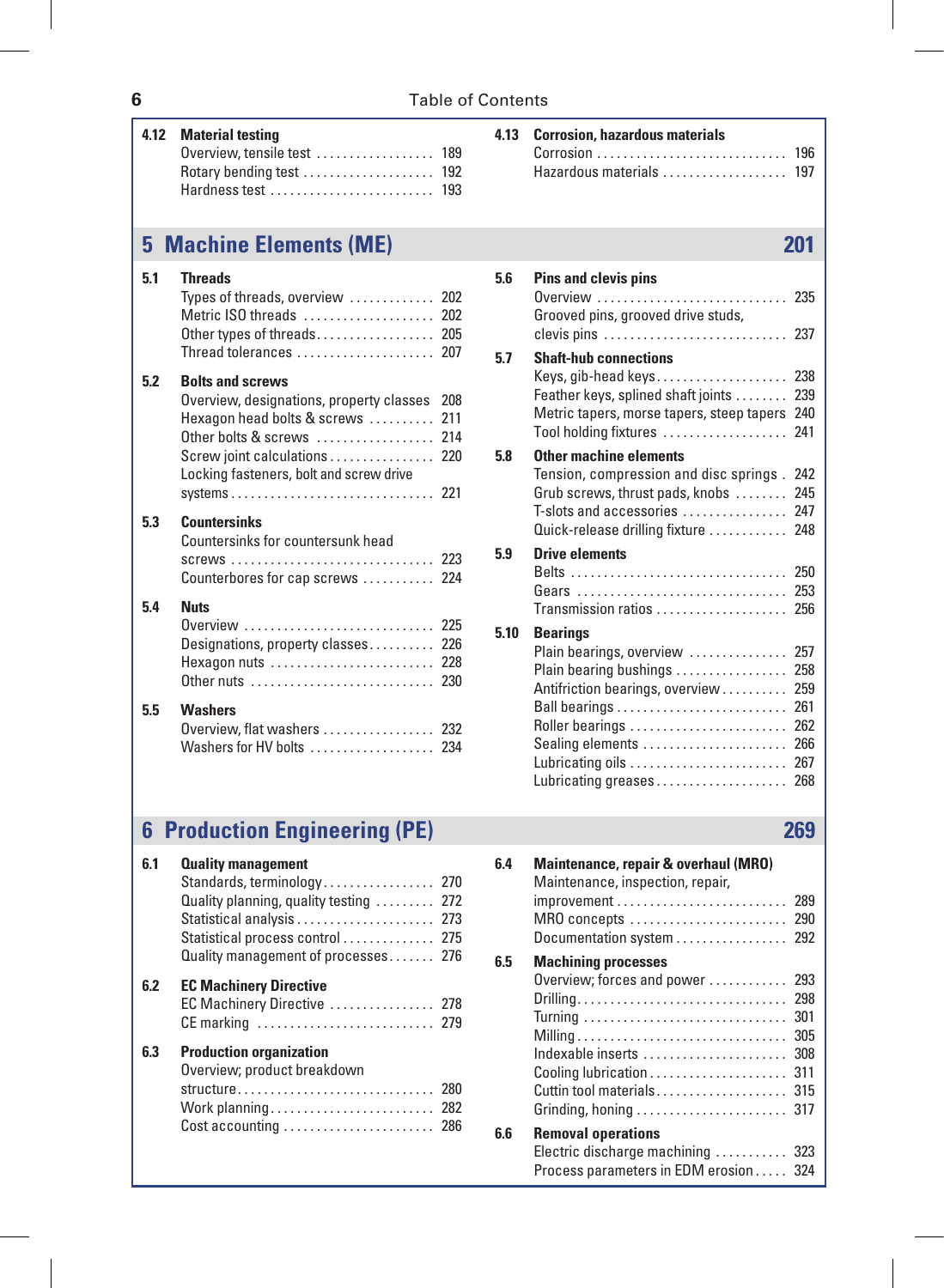| 6.7 | <b>Separation by cutting</b><br>Cutting force  325                                           |  |
|-----|----------------------------------------------------------------------------------------------|--|
| 6.8 | <b>Formina</b><br>Bending  330<br>Deep drawing  334                                          |  |
| 6.9 | <b>Iniection molding</b><br>Injection molding tools  338<br>Shrinkage, cooling, batching 341 |  |

| 6.10 | Joinina                                       |     |
|------|-----------------------------------------------|-----|
|      | Welding processes  343                        |     |
|      | Weld preparation  345                         |     |
|      | Gas-shielded welding  346                     |     |
|      |                                               |     |
|      |                                               |     |
|      | Gas cylinders, identification 352             |     |
|      | Brazing, bonded joints 354                    |     |
| 6.11 | <b>Workplace and environmental protection</b> |     |
|      | Safety colors                                 | 359 |
|      | Warning signs, safety signs                   | 360 |
|      | Sound and noise 366                           |     |

# **7 Automation and Information Technology (A) 367**

| 7.1 | Control engineering, basic terminology                                       |     |
|-----|------------------------------------------------------------------------------|-----|
|     | Basic terminology, code letters, symbols                                     | 368 |
|     | Analog controllers                                                           | 370 |
|     | Discontinuous and digital controllers                                        | 371 |
|     | Binary logic $\ldots \ldots \ldots \ldots \ldots \ldots \ldots \ldots$       | 372 |
|     | Numbering systems                                                            | 373 |
|     | Information processing                                                       | 374 |
| 7.2 | <b>Electrical circuits</b>                                                   |     |
|     | Circuit symbols  375                                                         |     |
|     | Designations in circuit plans                                                | 377 |
|     |                                                                              | 378 |
|     |                                                                              | 379 |
|     | Safety precautions                                                           | 380 |
| 7.3 | <b>GRAFCET</b>                                                               |     |
|     | Important basic terms                                                        | 382 |
|     | Steps, transitions                                                           | 383 |
|     |                                                                              | 384 |
|     | $Branchings. \ldots \ldots \ldots \ldots \ldots \ldots \ldots \ldots \ldots$ | 386 |
| 7.4 | <b>Programmable logical controllers PLC</b>                                  |     |
|     | PLC programming languages, overview 388                                      |     |
|     |                                                                              | 389 |
|     |                                                                              | 390 |
|     | PLC programming languages,                                                   |     |
|     | comparison  391                                                              |     |
|     | Programming example  392                                                     |     |
|     |                                                                              |     |

| 7.5 | <b>Hydraulics, pneumatics</b>                                        |     |
|-----|----------------------------------------------------------------------|-----|
|     | $Circuit$ symbols $\ldots \ldots \ldots \ldots \ldots \ldots \ldots$ | 393 |
|     | Proportional valves                                                  | 395 |
|     |                                                                      | 396 |
|     | Pneumatic control                                                    | 397 |
|     | Electro-pneumatic control                                            | 398 |
|     | Electro-hydraulic control                                            | 399 |
|     | Hydraulic fluids                                                     | 400 |
|     | Pneumatic cylinders                                                  | 401 |
|     | Hydraulic pumps                                                      | 402 |
|     |                                                                      | 403 |
| 7.6 | <b>Handling and robot systems</b>                                    |     |
|     | Coordinate systems and axes                                          | 404 |
|     | Robot designs                                                        | 405 |
|     | Grippers, job safety                                                 | 406 |
| 7.7 | <b>CNC</b> technology                                                |     |
|     | Coordinate axes                                                      | 407 |
|     | Program structure $\dots\dots\dots\dots\dots\dots\dots$              | 408 |
|     | Tool offset and cutter compensation                                  | 409 |
|     | Program structure according to DIN                                   | 410 |
|     | Program structure according to PAL                                   | 412 |
|     | PAL functions for lathes                                             | 413 |
|     | PAL cycles for lathes                                                | 414 |
|     | PAL functions for milling machines                                   | 417 |
|     | PAL cycles for milling machines                                      | 418 |
|     |                                                                      |     |

# **8 Material Chart, Standards (S) 425 –434**

| 8.1 | International material comparison |     |  |  |  |  |  |  |
|-----|-----------------------------------|-----|--|--|--|--|--|--|
|     |                                   | 425 |  |  |  |  |  |  |

| <b>regulations</b> 430 |  |  |  |  |  |  |  |  |  |  |  |  |  |  |
|------------------------|--|--|--|--|--|--|--|--|--|--|--|--|--|--|
|                        |  |  |  |  |  |  |  |  |  |  |  |  |  |  |

**8.2 Index of cited standards and other** 

# **Subject Index 435 –444**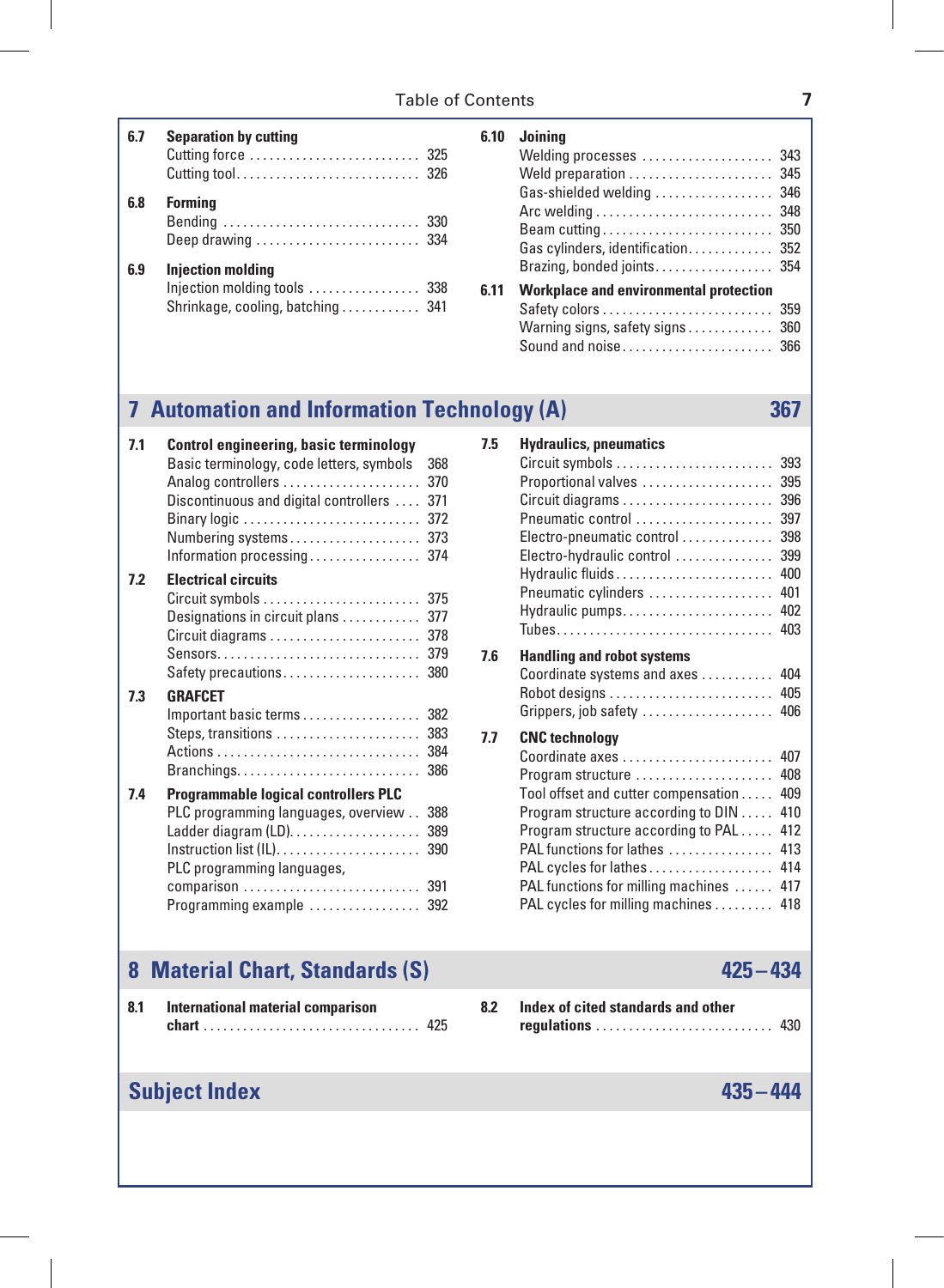# **Standards and other Regulations**

#### **Standardization and standards terms**

Standardization is the systematic achievement of uniformity of material and non-material objects, such as components, calculation methods, process flows and services for the benefit of the general public.

| <b>Standards term</b>   | <b>Example</b>                  | <b>Explanation</b>                                                                                                                                                                                                                                                                                     |
|-------------------------|---------------------------------|--------------------------------------------------------------------------------------------------------------------------------------------------------------------------------------------------------------------------------------------------------------------------------------------------------|
| Standard                | <b>DIN 7157</b>                 | A standard is the published work of standardization, e.g. the selection of particular<br>fits in DIN 7157.                                                                                                                                                                                             |
| Part                    | DIN 30910-2                     | Standards can comprise several parts associated with each other. The part num-<br>bers are appended to the main standard number with hyphens. DIN 30910-2<br>describes sintered materials for filters for example, whereas Part 3 and 4 deal with<br>sintered materials for bearings and formed parts. |
| Supplement              | <b>DIN 743</b><br>Suppl. 1      | A supplement contains information for a standard, however no additional specifi-<br>cations. The supplement DIN 743 Suppl. 1, for example, contains application<br>examples of load capacity calculations for shafts and axles described in DIN 743.                                                   |
| Draft                   | <b>E DIN 743</b><br>$(2008-10)$ | Draft standards are made available to the public for examination and comment-<br>ing. The planned new version of DIN 743 on load-bearing calculations of shafts<br>and axes, for example, has been published since October 2008 as Draft E DIN 743.                                                    |
| Preliminary<br>standard | DIN V 66304<br>$(1991-04)$      | A preliminary standard contains the results of standardization, which have not<br>been released as a standard because of certain provisos. DIN V 66304, for example,<br>discusses a format for exchange of standard part data for computer-aided design.                                               |
| Issue date              | DIN 76-1<br>$(2004-06)$         | Date of publication which is made public in the DIN publication guide; this is the<br>date at which time the standard becomes valid. DIN 76-1, which sets undercuts<br>for metric ISO threads has been valid since June 2004 for example.                                                              |

#### **Types of standards and regulations (selection)**

| <b>Type</b>                                          | <b>Abbreviation</b> | <b>Explanation</b>                                                                                                                                           | <b>Purpose and contents</b>                                                                                                                                   |  |  |  |  |
|------------------------------------------------------|---------------------|--------------------------------------------------------------------------------------------------------------------------------------------------------------|---------------------------------------------------------------------------------------------------------------------------------------------------------------|--|--|--|--|
| International<br><b>Standards</b><br>(ISO standards) | <b>ISO</b>          | International Organization for<br>Standardization, Geneva (O and S<br>are reversed in the abbreviation)                                                      | Simplifies the international exchange of<br>goods and services, as well as cooperation<br>in scientific, technical and economic areas.                        |  |  |  |  |
| European<br><b>Standards</b><br>(EN standards)       | EN                  | European Committee for Standardi-<br>zation (Comité Européen de<br>Normalisation), Brussels                                                                  | Technical harmonization and the associated<br>reduction of trade barriers for the advance-<br>ment of the European market and the coa-<br>lescence of Europe. |  |  |  |  |
| German<br><b>Standards</b><br>(DIN standards)        | <b>DIN</b>          | Deutsches Institut für Normung e.V.,<br>Berlin (German Institute for<br>Standardization)                                                                     | National standardization facilitates rational-<br>ization, quality assurance, environmental<br>protection and common understanding in                         |  |  |  |  |
|                                                      | <b>DIN EN</b>       | European standard for which the<br>German version has attained the<br>status of a German standard.                                                           | economics, technology, science, manage-<br>ment and public relations.                                                                                         |  |  |  |  |
|                                                      | <b>DIN ISO</b>      | German standard for which an inter-<br>national standard has been adopted<br>without change.                                                                 |                                                                                                                                                               |  |  |  |  |
|                                                      | DIN EN ISO          | European standard for which an<br>international standard has been<br>adopted unchanged and the Ger-<br>man version has the status of a Ger-<br>man standard. |                                                                                                                                                               |  |  |  |  |
|                                                      | <b>DIN VDE</b>      | Printed publication of the VDE,<br>which has the status of a German<br>standard.                                                                             |                                                                                                                                                               |  |  |  |  |
| <b>VDI Guidelines</b>                                | VDI                 | Verein Deutscher Ingenieure e.V.,<br>Düsseldorf (Association of German<br>Engineers)                                                                         | These guidelines give an account of the cur-<br>rent state of the art in specific subject areas<br>and contain, for example, concrete procedu-                |  |  |  |  |
| <b>VDE</b> printed<br>publications                   | <b>VDE</b>          | Verband Deutscher Elektrotechniker<br>e.V., Frankfurt (Association for<br>Electrical, Electronic & Information<br>Technologies)                              | ral guidelines for the performing calculations<br>or designing processes in mechanical or<br>electrical engineering.                                          |  |  |  |  |
| DGO.<br>publications                                 | DGO.                | Deutsche Gesellschaft für Qualität<br>e.V., Frankfurt (German Society for<br>Quality)                                                                        | Recommendations in the area of quality<br>technology.                                                                                                         |  |  |  |  |
| <b>REFA</b> sheets                                   | <b>REFA</b>         | Association for Work Design, Indus-<br>trial Organization and Corporate<br>Development REFA e.V., Darmstadt                                                  | Recommendations in the area of produc-<br>tion and work planning.                                                                                             |  |  |  |  |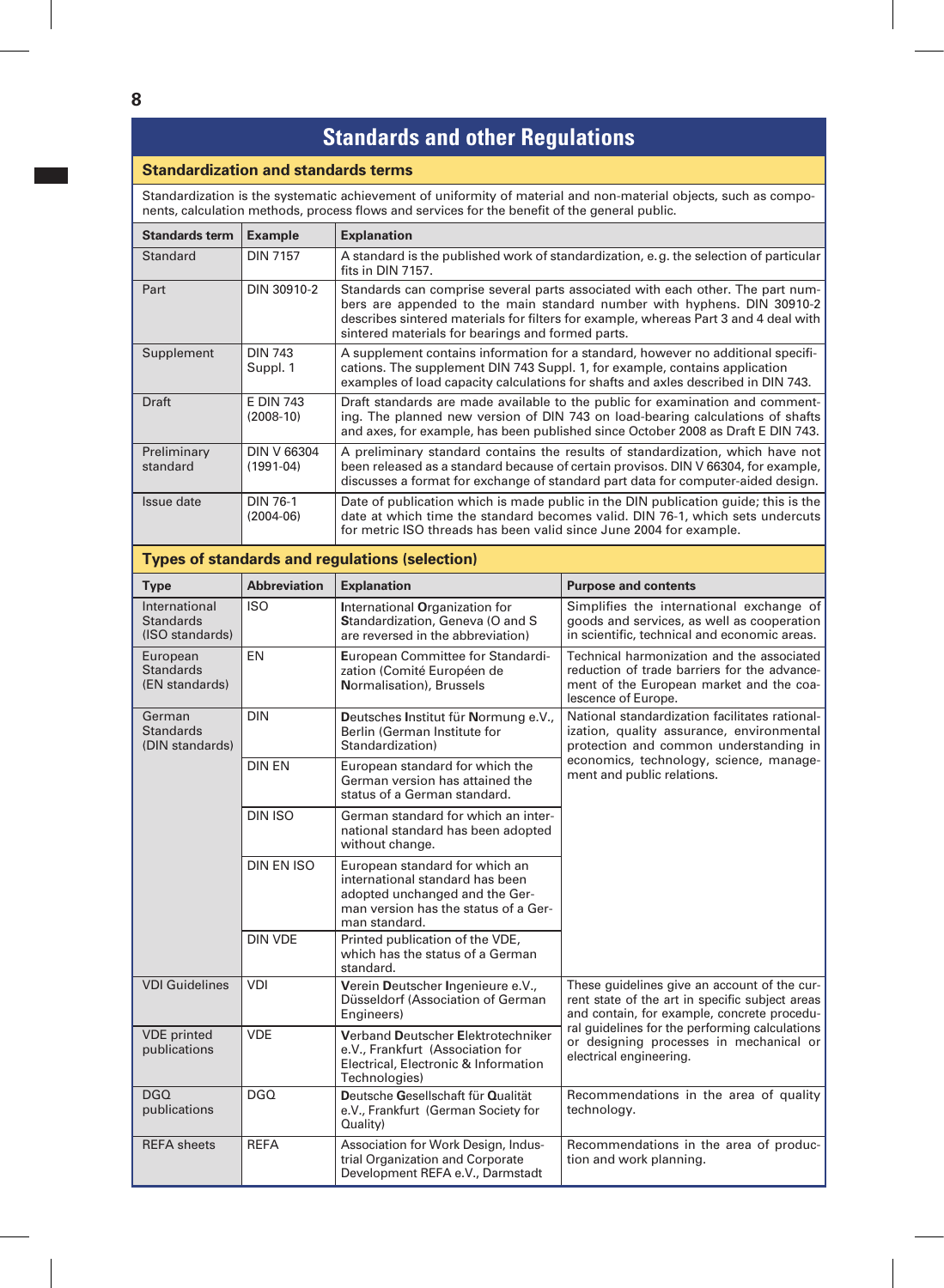# Table of Contents **9**

|                                                                                                                                        | <b>Mathematics</b>                                                                                                                                                                                                                             |
|----------------------------------------------------------------------------------------------------------------------------------------|------------------------------------------------------------------------------------------------------------------------------------------------------------------------------------------------------------------------------------------------|
| Unit<br>Quantity Symbol<br>Name<br>Symbol<br>Lengths<br>l<br>meter<br>m                                                                | 1.1<br>Units of measurement<br>SI base quantities and base units 10<br>Derived quantities and their units<br>11                                                                                                                                |
| Surface area<br>$A_{s} = \pi \cdot d \cdot h + 2 \cdot \frac{\pi \cdot d^2}{ }$<br>Lateral surface area<br>$A_M = \pi \cdot d \cdot h$ | 1.2 <sub>2</sub><br><b>Formulas</b><br>Formula symbols, mathematical symbols<br>13<br>Formulas, equations, graphs<br>14<br>Transformation of formulas<br>15<br>16<br>Calculation with quantities  17<br>Percentage and interest calculation 17 |
| opposite side<br>sine<br>hypotenuse<br>adjacent side<br>cosine<br>hypotenuse<br>opposite side<br>tangent<br>adjacent side              | 1.3<br><b>Angels and triangels</b><br>Types of angels, sum of angels in a triangle  18<br>Theorem of intersecting lines<br>18<br>Functions of right triangles  19                                                                              |
|                                                                                                                                        | 1.4 Lengths<br>Division of lengths $\ldots \ldots \ldots \ldots \ldots \ldots \ldots$ 20                                                                                                                                                       |
|                                                                                                                                        | 1.5 Areas<br>Triangle, polygon, circle 23<br>Circular sector, circular segment. 24                                                                                                                                                             |
|                                                                                                                                        | 1.6 Volume and surface area<br>Cube, cylinder, pyramid<br>25<br>Truncated pyramid, cone, truncated cone, sphere.<br>26<br>Volumes of composite solids<br>27                                                                                    |
| $m'$ in                                                                                                                                | 1.7 Mass<br>General calculations<br>27<br>27<br>Linear mass density<br>27                                                                                                                                                                      |
| У<br>$S_2$<br>X                                                                                                                        | 1.8 Centroids<br>Centroids of lines<br>28<br>Centroids of plane areas<br>28                                                                                                                                                                    |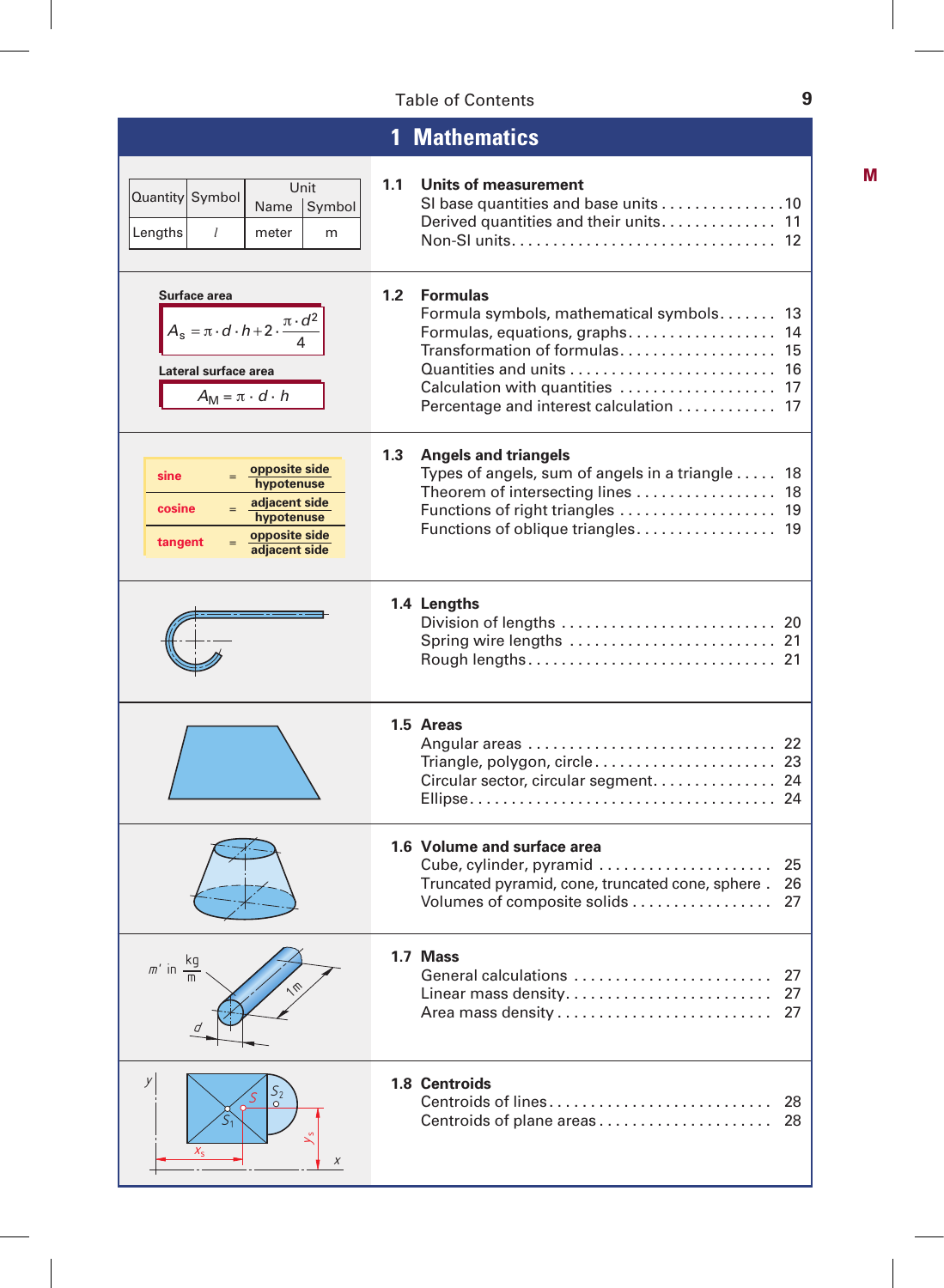### **10** 1.1 Units of measurement

# **Units of measurement**

|                         |        | SI <sup>1)</sup> Base quantities and base units | cf. DIN 1301-1 (2010-10), -2 (1978-02), -3 (1979-10) |                            |                                   |                               |                       |  |  |
|-------------------------|--------|-------------------------------------------------|------------------------------------------------------|----------------------------|-----------------------------------|-------------------------------|-----------------------|--|--|
| <b>Base</b><br>quantity | Length | <b>Mass</b>                                     | Time                                                 | <b>Electric</b><br>current | Thermo-<br>dynamic<br>temperature | <b>Amount of</b><br>substance | Luminous<br>intensity |  |  |
| <b>Base</b><br>units    | meter  | kilo-<br>gram                                   | second                                               | ampere                     | kelvin                            | mole                          | candela               |  |  |
| Unit<br>symbol          | m      | kg                                              | s                                                    | A                          | ĸ                                 | mol                           | cd                    |  |  |

1) The units for measurement are defined in the International System of Units SI (**S**ystème **I**nternational d'Unités). It is based on the seven basic units (SI units), from which other units are derived.

|                             |                                      | Base quantities, derived quantities and their units |                                  |                                                                                                                                                                          |                                                                                                                                                                                                                                         |
|-----------------------------|--------------------------------------|-----------------------------------------------------|----------------------------------|--------------------------------------------------------------------------------------------------------------------------------------------------------------------------|-----------------------------------------------------------------------------------------------------------------------------------------------------------------------------------------------------------------------------------------|
| <b>Quantity</b>             | Symbol                               | Unit<br><b>Name</b>                                 | Symbol                           | Relationship                                                                                                                                                             | <b>Remarks</b><br><b>Examples of application</b>                                                                                                                                                                                        |
| Length, Area, Volume, Angle |                                      |                                                     |                                  |                                                                                                                                                                          |                                                                                                                                                                                                                                         |
| Length                      | $\mathcal{I}$                        | meter                                               | m                                | $= 10$ dm $= 100$ cm<br>1 <sub>m</sub><br>$= 1000$ mm<br>$= 1000 \mu m$<br>1 mm<br>1 km<br>$= 1000 \text{ m}$                                                            | 1 inch = $25.4$ mm<br>In aviation and nautical applications<br>the following applies:<br>1 international nautical mile = 1852 m                                                                                                         |
| Area                        | A, S                                 | square meter<br>are<br>hectare                      | m <sup>2</sup><br>a<br>ha        | $1 \text{ m}^2$<br>$= 10000$ cm <sup>2</sup><br>$= 1000000$ mm <sup>2</sup><br>$= 100 \text{ m}^2$<br>1a<br>1 ha<br>100 ha = $1 km2$                                     | Symbol S only for cross-sectional<br>areas<br>= 100 a = 10 000 $m^2$ Are and hectare only for land                                                                                                                                      |
| Volume                      | $\vee$                               | cubic meter<br>liter                                | m <sup>3</sup><br>l. L           | $1 \text{ m}^3$<br>$= 1000$ dm <sup>3</sup><br>$= 1000000$ cm <sup>3</sup><br>$1 l = 1 L = 1 dm3 = 10 dl =$<br>$0.001 \text{ m}^3$<br>$= 1$ cm <sup>3</sup><br>1 ml      | Mostly for fluids and gases                                                                                                                                                                                                             |
| Plane<br>angle<br>(angle)   | $\alpha$ , $\beta$ , $\gamma$ radian | degrees<br>minutes<br>seconds                       | rad<br>$\circ$<br>$\prime\prime$ | $1 rad = 1 m/m = 57.2957^{\circ}$<br>$= 180^{\circ}/\pi$<br>$1^{\circ} = \frac{\pi}{180}$ rad = 60'<br>$= 1^{\circ}/60 = 60$ "<br>1'<br>$= 1/60 = 1^{\circ}/3600$<br>1'' | 1 rad is the angle formed by the<br>intersection of a circle around the<br>center of 1 m radius with an arc of 1<br>m length.<br>In technical calculations instead of<br>$\alpha$ = 33° 17′ 27.6″, better use is $\alpha$ =<br>33.291°. |
| Solid angle                 | Ω                                    | steradian                                           | sr                               | $1 \text{ sr} = 1 \text{ m}^2/\text{m}^2$                                                                                                                                | An object whose extension measures<br>1 rad in one direction and perpendicu-<br>larly to this also 1 rad, covers a solid<br>angle of 1 sr.                                                                                              |
| <b>Mechanics</b>            |                                      |                                                     |                                  |                                                                                                                                                                          |                                                                                                                                                                                                                                         |
| <b>Mass</b>                 | m                                    | kilogram<br>gram<br>megagram<br>metric ton          | kg<br>g<br>Mg<br>t               | 1 kg<br>$= 1000$ g<br>1g<br>$= 1000$ mg<br>1 metric t = 1000 kg = 1 Mg<br>0.2 <sub>q</sub><br>$= 1 ct$                                                                   | Mass in the sense of a scale result or a<br>weight is a quantity of the type of mass<br>(unit kg).<br>Mass for precious stones in carat (ct).                                                                                           |
| Linear mass<br>density      | m'                                   | kilogram<br>per meter                               | kg/m                             | $1 \text{ kg/m} = 1 \text{ g/mm}$                                                                                                                                        | For calculating the mass of bars, pro-<br>files, pipes.                                                                                                                                                                                 |
| Area mass<br>density        | $m$ "                                | kilogram<br>per square<br>meter                     | kg/m <sup>2</sup>                | $1 \text{ kg/m}^2 = 0.1 \text{ g/cm}^2$                                                                                                                                  | To calculate the mass of sheet metal.                                                                                                                                                                                                   |
| Density                     | $\varrho$                            | kilogram<br>per cubic<br>meter                      | kg/m $^3$                        | 1000 kg/m <sup>3</sup> = 1 metric t/m <sup>3</sup><br>$= 1$ kg/dm <sup>3</sup><br>$= 1$ g/cm <sup>3</sup><br>$= 1$ g/ml<br>$= 1$ mg/mm <sup>3</sup>                      | The density is a quantity independent<br>of location.                                                                                                                                                                                   |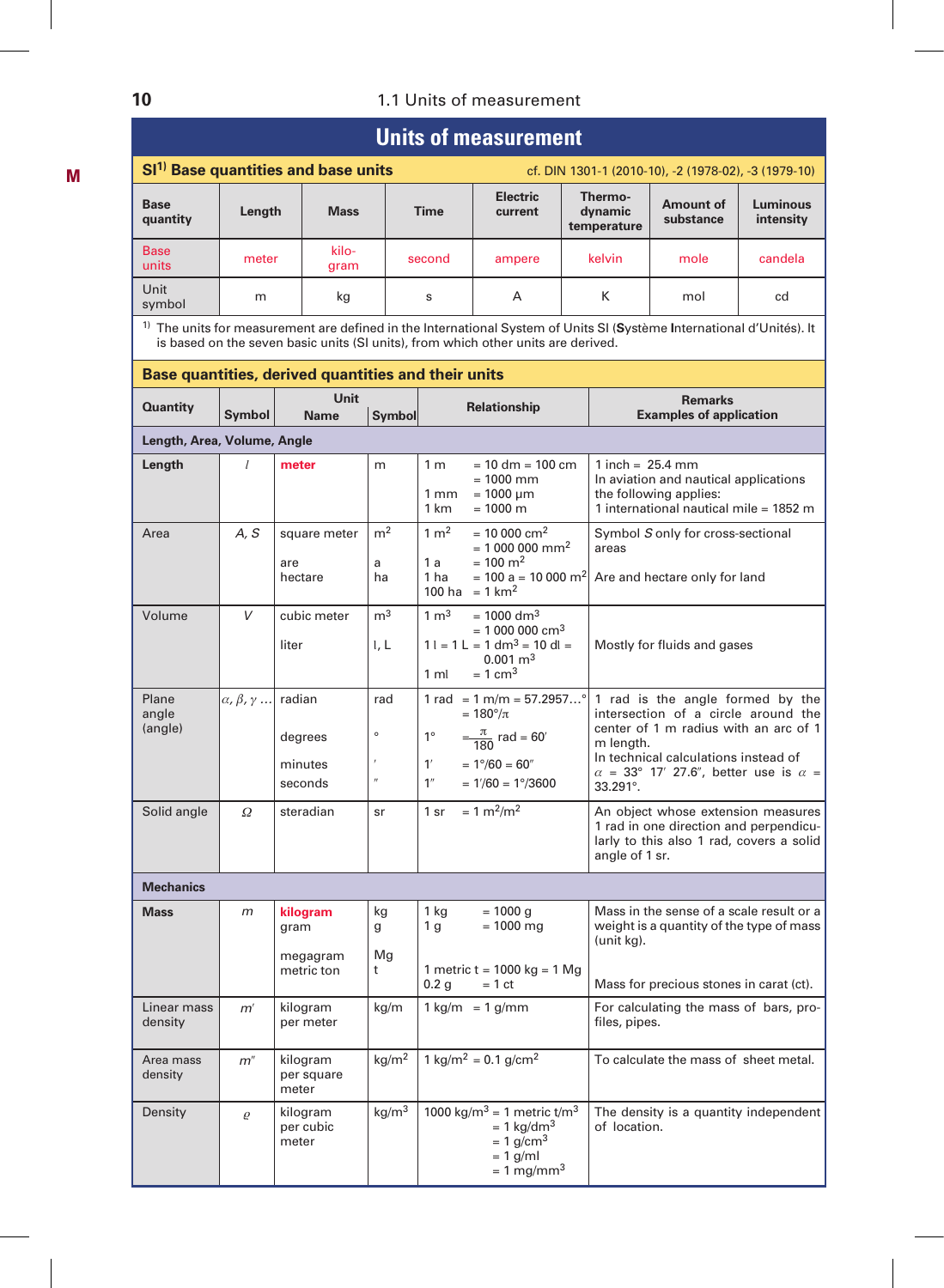# **Units of measurement**

|                                                    | <b>Quantities and Units (continued)</b> |                                                                               |                                   |                                                                                                                                                                                                                                                          |                                                                                                                                                                                                       |  |  |
|----------------------------------------------------|-----------------------------------------|-------------------------------------------------------------------------------|-----------------------------------|----------------------------------------------------------------------------------------------------------------------------------------------------------------------------------------------------------------------------------------------------------|-------------------------------------------------------------------------------------------------------------------------------------------------------------------------------------------------------|--|--|
| <b>Quantity</b>                                    | Sym-<br>bol                             | <b>Unit</b><br><b>Name</b>                                                    | Symbol                            | <b>Relationship</b>                                                                                                                                                                                                                                      | <b>Remarks</b><br><b>Examples of application</b>                                                                                                                                                      |  |  |
| <b>Mechanics</b>                                   |                                         |                                                                               |                                   |                                                                                                                                                                                                                                                          |                                                                                                                                                                                                       |  |  |
| Moment<br>of inertia, 2nd<br>Moment of<br>mass     | J                                       | kilogram x<br>square<br>meter                                                 | $kg \cdot m^2$                    | The following applies for a<br>homogenous body:<br>$J = \rho \cdot r^2 \cdot V$                                                                                                                                                                          | The moment of inertia (2nd moment<br>of mass) is dependent upon the total<br>mass of the body as well as its form<br>and the position of the axis of rotation.                                        |  |  |
| Force                                              | F                                       | newton                                                                        | N                                 | 1 N = $1 \frac{\text{kg} \cdot \text{m}}{\text{s}^2} = 1 \frac{\text{J}}{\text{m}}$                                                                                                                                                                      | The force 1 N effects a change in<br>velocity of 1 m/s in 1 s in a 1 kg mass.                                                                                                                         |  |  |
| Weight                                             | $F_G$ , G                               |                                                                               |                                   | $1 \text{ MN} = 10^3 \text{ kN} = 1000 000 \text{ N}$                                                                                                                                                                                                    |                                                                                                                                                                                                       |  |  |
| Torque<br>Bending mom.<br><b>Torsional</b><br>mom. | М<br>$M_{\rm b}$<br>$\tau$              | newton x<br>meter                                                             | $N \cdot m$                       | 1 N · m = $1 \frac{\text{kg} \cdot \text{m}^2}{\text{s}^2}$                                                                                                                                                                                              | $1 N \cdot m$ is the moment that a force of<br>1 N effects with a lever arm of 1 m.                                                                                                                   |  |  |
| Momentum                                           | р                                       | kilogram x<br>meter<br>per second                                             |                                   | $kg \cdot m/s$   1 kg $\cdot m/s = 1 N \cdot s$                                                                                                                                                                                                          | The momentum is the product of the<br>mass times velocity. It has the direc-<br>tion of the velocity.                                                                                                 |  |  |
| Pressure<br>Mechanical<br>stress                   | p<br>$\sigma$ , $\tau$                  | pascal<br>newton<br>per square<br>millimeter                                  | Pa<br>N/mm <sup>2</sup>           | 1 Pa = $1 \text{ N/m}^2$ = 0.01 mbar<br>1 bar = 100 000 $N/m^2$<br>$= 10$ N/cm <sup>2</sup> = 10 <sup>5</sup> Pa<br>$1 mbar = 1 hPa$<br>1 N/mm <sup>2</sup> = 10 bar = 1 MN/m <sup>2</sup><br>$= 1$ MPa<br>1 daN/cm <sup>2</sup> = 0.1 N/mm <sup>2</sup> | Pressure refers to the force per unit<br>area. For gage pressure the symbol $p_{\alpha}$<br>is used (DIN 1314).<br>1 bar = 14.5 psi (pounds per square<br>inch)                                       |  |  |
| Second<br>moment of<br>area                        | Ι                                       | meter to the<br>fourth power<br>centimeter<br>to the fourth<br>power          | m <sup>4</sup><br>cm <sup>4</sup> | $1 m4 = 100 000 000 cm4$                                                                                                                                                                                                                                 | Previously: Geometrical moment of<br>inertia                                                                                                                                                          |  |  |
| Energy, Work,<br>Quantity of<br>heat               | E, W                                    | joule                                                                         | J                                 | $1 J = 1 N \cdot m = 1 W \cdot s$<br>$= 1 \text{ kg} \cdot \text{m}^2/\text{s}^2$                                                                                                                                                                        | Joule for all forms of energy, kW · h<br>preferred for electrical energy.                                                                                                                             |  |  |
| Power<br>Heat flux                                 | P<br>Ф                                  | watt                                                                          | W                                 | $1 W = 1 J/s = 1 N \cdot m/s$<br>$= 1 \text{ V} \cdot \text{A} = 1 \text{ m}^2 \cdot \text{kg/s}^3$                                                                                                                                                      | Power describes the work which is<br>achieved within a specific time.                                                                                                                                 |  |  |
| <b>Time</b>                                        |                                         |                                                                               |                                   |                                                                                                                                                                                                                                                          |                                                                                                                                                                                                       |  |  |
| Time,<br>Time span,<br>Duration                    | t                                       | seconds<br>minutes<br>hours<br>day<br>year                                    | s<br>min<br>h<br>d<br>a           | $1 min = 60 s$<br>$1 h = 60 min = 3600 s$<br>$1 d = 24 h = 86 400 s$                                                                                                                                                                                     | 3 h means a time span (3 hrs.),<br>3 <sup>h</sup> means a point in time (3 o'clock).<br>If points in time are written in mixed<br>form, e.g. $3^h24^m10^s$ , the symbol min<br>can be shortened to m. |  |  |
| Frequency                                          | f, v                                    | hertz                                                                         | Hz                                | $1 Hz = 1/s$                                                                                                                                                                                                                                             | 1 Hz ≙ 1 cycle in 1 second.                                                                                                                                                                           |  |  |
| Rotational<br>speed,<br>Rotational<br>frequency    | n                                       | 1 per second<br>1 per minute                                                  | 1/s<br>1/min                      | $1/s = 60/min = 60 min^{-1}$<br>$1/\text{min} = 1 \text{ min}^{-1} = \frac{1}{60 \text{ s}}$                                                                                                                                                             | The number of revolutions per unit of<br>time gives the revolution frequency,<br>also called rpm.                                                                                                     |  |  |
| Velocity                                           | v                                       | meters per<br>second<br>meters per<br>minute<br>kilometers per   km/h<br>hour | m/s                               | $1 m/s = 60 m/min$<br>$= 3.6$ km/h<br>m/min   1 m/min = $\frac{1 \text{ m}}{2}$<br>60 s<br>1 m<br>1 km/h<br>3.6 s                                                                                                                                        | Nautical velocity in knots (kn):<br>$1 km = 1.852 km/h$<br>miles per hour = $1$ mile/h = $1$ mph<br>1 mph = 1.60934 km/h                                                                              |  |  |
| Angular-<br>velocity                               | $\omega$                                | 1 per second<br>radians per<br>second                                         | 1/s<br>rad/s                      | $\omega = 2\,\pi\cdot n$                                                                                                                                                                                                                                 | For a rpm of $n = 2/s$ the angular<br>velocity $\omega = 4 \pi/s$ .                                                                                                                                   |  |  |
| Acceleration                                       | a, g                                    | meters per<br>second<br>squared                                               | m/s <sup>2</sup>                  | $1 \text{ m/s}^2 = \frac{1 \text{ m/s}}{1 \text{ s}}$                                                                                                                                                                                                    | Symbol g only for acceleration due to<br>gravity.<br>$q = 9.81$ m/s <sup>2</sup> $\approx 10$ m/s <sup>2</sup>                                                                                        |  |  |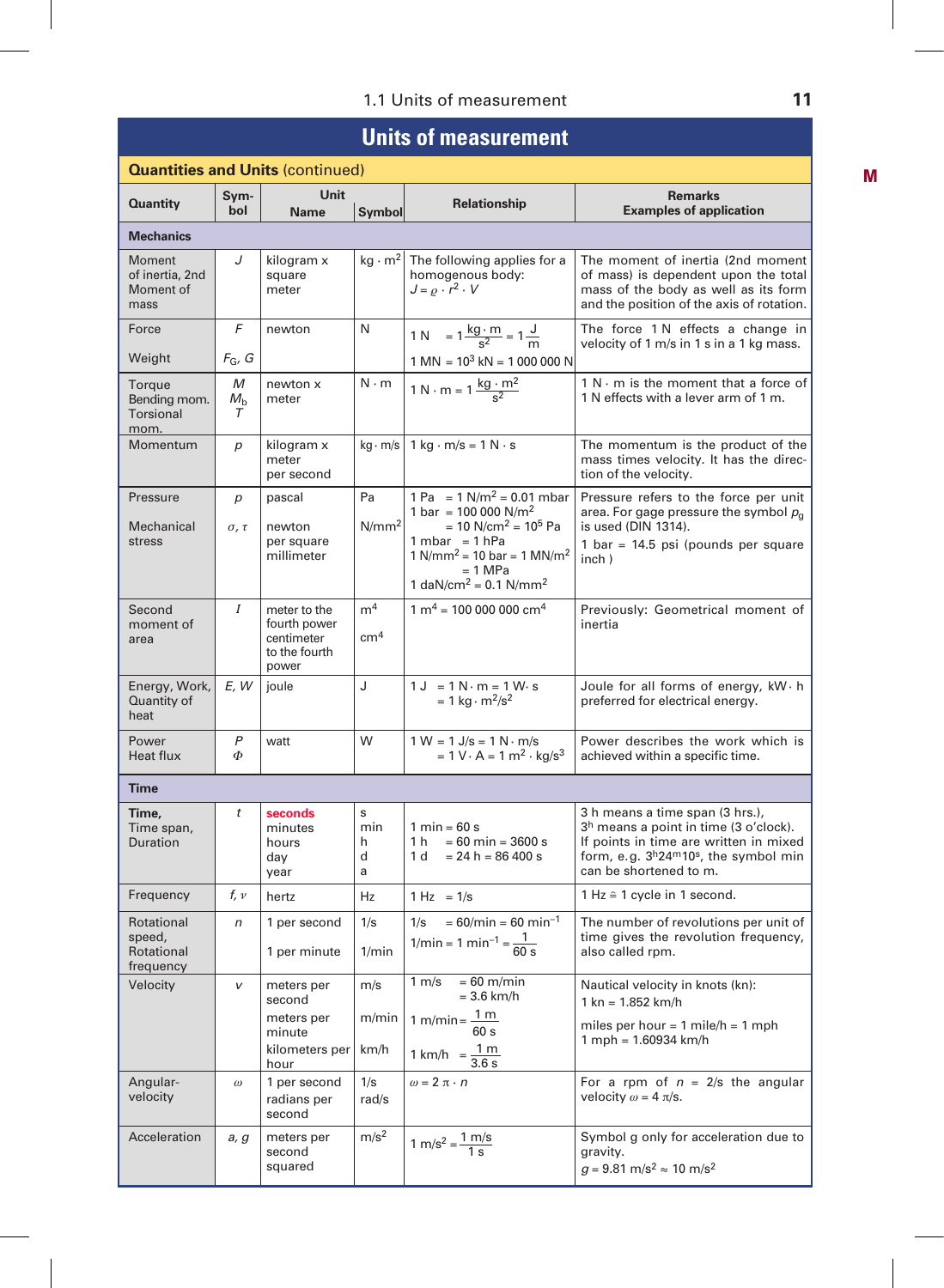## **12** 1.1 Units of measurement

# **Units of measurement**

| <b>Quantities and units (continued)</b>                                    |                        |                                                       |                          |                                                                                                                                     |                |                                                                       |                                                                                                                         |
|----------------------------------------------------------------------------|------------------------|-------------------------------------------------------|--------------------------|-------------------------------------------------------------------------------------------------------------------------------------|----------------|-----------------------------------------------------------------------|-------------------------------------------------------------------------------------------------------------------------|
| <b>Quantity</b>                                                            | Sym-<br>bol            | Unit<br><b>Name</b>                                   | Sym-<br>bol              | Relationship                                                                                                                        |                |                                                                       | <b>Remarks</b><br><b>Examples of application</b>                                                                        |
| <b>Electricity and Magnetism</b>                                           |                        |                                                       |                          |                                                                                                                                     |                |                                                                       |                                                                                                                         |
| <b>Electric current</b><br>Electromotive<br>force                          | Ι<br>E                 | ampere<br>volt                                        | Α<br>$\vee$              | $1 V = 1 W/1 A = 1 J/C$                                                                                                             |                |                                                                       | The motion of an electrical charge is<br>called current. The electromotive force                                        |
| Electrical                                                                 | $\overline{R}$         | ohm                                                   | Ω                        | $1 \Omega = 1 \text{ V}/1 \text{ A}$                                                                                                |                |                                                                       | is equal to the potential difference be-<br>tween two points in an electric field. The                                  |
| resistance<br>Electrical<br>conductance                                    | G                      | siemens                                               | S                        | $1 S = 1 A/1 V = 1/\Omega$                                                                                                          |                | called the electrical conductivity.                                   | reciprocal of the electrical resistance is                                                                              |
| Specific<br>resistance                                                     | $\varrho$              | ohm x<br>meter                                        |                          | $\Omega \cdot m$   10 <sup>-6</sup> $\Omega \cdot m = 1 \Omega \cdot mm^2/m$                                                        |                | $\rho = \frac{1}{\alpha}$ in $\frac{\Omega \cdot m m^2}{m}$           |                                                                                                                         |
| Conductivity                                                               | $\gamma$ , $\chi$      | siemens<br>per meter                                  | S/m                      |                                                                                                                                     |                | $x = \frac{1}{\rho}$ in $\frac{m}{\Omega \cdot mm^2}$                 |                                                                                                                         |
| Frequency                                                                  | f                      | hertz                                                 | Hz                       | 1 Hz<br>$= 1/s$<br>$1000$ Hz = 1 kHz                                                                                                |                | EU 50 Hz, USA/Canada 60 Hz                                            | Frequency of public electric utility:                                                                                   |
| Electrical energy                                                          | W                      | joule                                                 | J                        | $= 1 W \cdot s = 1 N \cdot m$<br>1 J<br>$1$ kW $\cdot$ h = 3.6 MJ<br>$1 W \cdot h = 3.6 kJ$                                         |                | eV (electron volt) is used.                                           | In atomic and nuclear physics the unit                                                                                  |
| Phase<br>difference                                                        | $\varphi$              | $\overline{\phantom{0}}$                              | $\overline{\phantom{0}}$ | for alternating current:<br>$\cos \varphi = \frac{P}{U \cdot I}$                                                                    |                | in inductive or capacitive load.                                      | The angle between current and voltage                                                                                   |
| Elect. field strength<br>Elect. charge<br>Elect. capacitance<br>inductance | Е<br>Q<br>С<br>L       | volts per meter V/m<br>coulomb<br>farad<br>henry      | С<br>F<br>H              | 1 C = 1 A · 1 s; 1 A · h = 3.6 kC $E = \frac{F}{Q}$ , $C = \frac{Q}{U}$ , $Q = I \cdot t$<br>$1 F = 1 C/V$<br>$1 H = 1 V \cdot s/A$ |                |                                                                       |                                                                                                                         |
| Power<br>Effective power                                                   | $\mathsf{P}$           | watt                                                  | W                        | $1 W = 1 J/s = 1 N \cdot m/s$<br>$= 1 V \cdot A$                                                                                    |                | In electrical power engineering:<br>Apparent power $S$ in $V \cdot A$ |                                                                                                                         |
| <b>Quantity</b>                                                            | Sym-<br>bol            | Unit<br>Name                                          | Sym-<br>bol              | Relationship                                                                                                                        |                | <b>Remarks</b><br><b>Examples of application</b>                      |                                                                                                                         |
| <b>Electricity and Magnetism</b>                                           |                        |                                                       |                          |                                                                                                                                     |                |                                                                       |                                                                                                                         |
| Thermo-<br>dynamic<br>temperature<br>Celsius<br>temperature                | Т, Ө<br>$t, \vartheta$ | kelvin<br>degrees<br>Celsius                          | K<br>°C                  | 0 K = $-273.15$ °C<br>$0^{\circ}$ C = 273.15 K<br>$0 °C = 32 °F$<br>$0 °F = -17.77 °C$                                              |                | ture differences.<br>$t = T - T_0$ ; $T_0 = 273.15$ K                 | Kelvin (K) and degrees Celsius (°C) are<br>used for temperatures and tempera-<br>degrees Fahrenheit (°F): 1.8 °F = 1 °C |
| Quantity of<br>heat                                                        | Q                      | joule                                                 | J                        | $1 J = 1 W \cdot s = 1 N \cdot m$<br>$1$ kW $\cdot$ h = 3600000 J = 3,6 MJ                                                          |                | 1 kcal ≅ 4.1868 kJ                                                    |                                                                                                                         |
| Net calorific<br>value                                                     | $H_{\rm H}$            | joule per<br>kilogram<br>Joule per                    | J/kg<br>$\rm J/m^3$      | $1$ MJ/kg = 1000000 J/kg<br>$1 \text{ MJ/m}^3$ = 1000000 J/m <sup>3</sup>                                                           |                |                                                                       | Thermal energy released per kg fuel<br>minus the heat of vaporization of the<br>water vapor contained in the exhaust    |
| <b>Non-SI units</b>                                                        |                        | cubic meter                                           |                          |                                                                                                                                     |                | gases.                                                                |                                                                                                                         |
| Length                                                                     |                        | Area                                                  |                          | Volume                                                                                                                              | <b>Mass</b>    |                                                                       | <b>Energy, Power</b>                                                                                                    |
|                                                                            |                        | $= 6.452$ cm <sup>2</sup><br>1 sq.in                  |                          | 1 cu.in = $16.39 \text{ cm}^3$                                                                                                      | 1 oz           | $= 28.35$ g                                                           | 1 PSh<br>$= 0.735$ kWh                                                                                                  |
| 1 inch (in) = $25.4$ mm<br>1 foot (ft) = $0.3048$ m                        |                        | 1 sq.ft = $9.29 \text{ dm}^2$                         |                          | 1 cu.ft = $28.32 \text{ dm}^3$                                                                                                      | 1 lb           |                                                                       | $= 453.6 g$   1 PS = 735 W                                                                                              |
| 1 yard                                                                     |                        | 1 sq.yd = $0.8361$ m <sup>2</sup>                     |                          | 1 cu.yd = $764.6$ dm <sup>3</sup>                                                                                                   | 1 t            | $= 1000 kg$                                                           | $= 4186.8$ Ws<br>1 kcal                                                                                                 |
| (yd)<br>$= 0.9144$ m                                                       |                        | $= 4046.856$<br>1 acre<br>m <sup>2</sup>              |                          | 1 gallon<br>(US)<br>$= 3.7851$                                                                                                      | 1 short<br>ton | $= 907.2$ kg                                                          | $= 1.166$ Wh<br>1 kcal                                                                                                  |
| 1 nautical<br>$= 1.852$ km<br>mile                                         |                        | <b>Pressure</b>                                       |                          | 1 gallon                                                                                                                            | 1 Karat        | $= 0.2 g$                                                             | 1 kpm/s = $9.807 W$                                                                                                     |
| 1 mile<br>$= 1.6093$ km                                                    |                        | $= 14.5$<br>1 bar<br>pound/in <sup>2</sup>            |                          | (UK)<br>$= 4.5461$<br>1 barrel = $158.81$                                                                                           |                | 1 pound/in <sup>3</sup> = 27.68<br>g/cm <sup>3</sup>                  | 1 Btu<br>$= 1055$ Ws<br>1 <sub>hp</sub><br>$= 745.7 W$                                                                  |
|                                                                            |                        | $1 \text{ N/mm}^2 = 145.038$<br>pound/in <sup>2</sup> |                          |                                                                                                                                     |                |                                                                       |                                                                                                                         |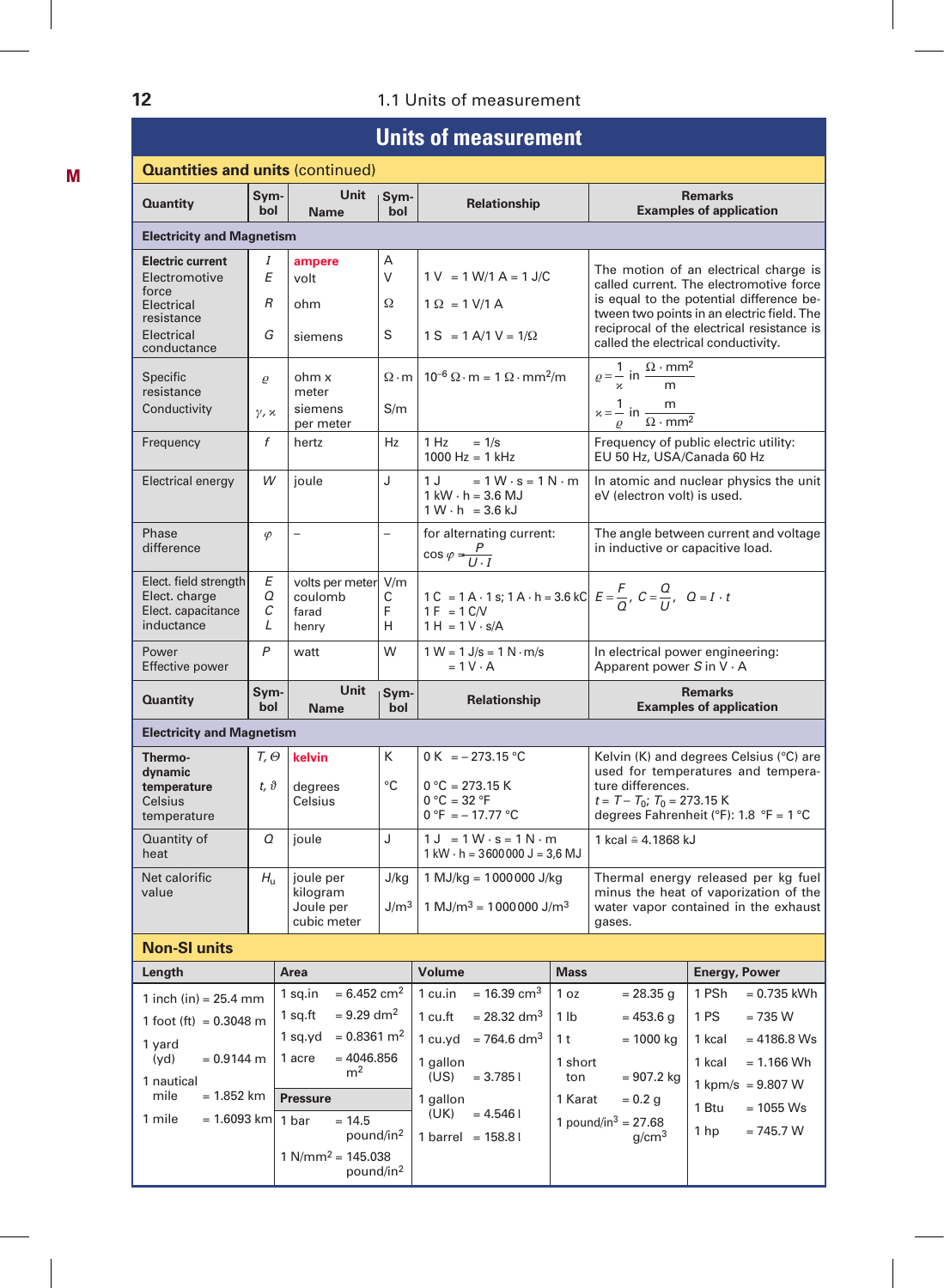# 1.2 Formulas **13**

# **Formula symbols, Mathematical symbols**

|                                              | <b>Formula symbols</b><br>cf. DIN 1304-1 (1994-03) |                            |                                                  |                                                           |                                              |  |
|----------------------------------------------|----------------------------------------------------|----------------------------|--------------------------------------------------|-----------------------------------------------------------|----------------------------------------------|--|
| Formula<br>symbol                            | <b>Meaning</b>                                     | Formula<br>symbol          | <b>Meaning</b>                                   | Formula<br>symbol                                         | <b>Meaning</b>                               |  |
|                                              | Length, Area, Volume, Angle                        |                            |                                                  |                                                           |                                              |  |
| l<br>W<br>h                                  | Lenath<br>Width<br>Height                          | r, R<br>d, D<br>A, S       | Radius<br>Diameter<br>Area, Cross-sectional area | $\alpha$ , $\beta$ , $\gamma$<br>$\varOmega$<br>$\lambda$ | Planar angle<br>Solid angle<br>Wave length   |  |
| $\boldsymbol{s}$                             | Linear distance                                    | $\vee$                     | Volume                                           |                                                           |                                              |  |
| <b>Mechanics</b>                             |                                                    |                            |                                                  |                                                           |                                              |  |
| m                                            | <b>Mass</b>                                        | F                          | Force                                            | G                                                         | Shear modulus                                |  |
| m                                            | Linear mass density                                | $F_W$ , W                  | Gravitational force, Weight                      | $\mu$ , f                                                 | Coefficient of friction<br>Section modulus   |  |
| $m$ "<br>$\varrho$                           | Area mass density<br>Density                       | M<br>$\tau$                | Torque<br><b>Torsional moment</b>                | W<br>$\overline{I}$                                       | Second moment of an area                     |  |
| J                                            | Moment of inertia                                  | $M_{\rm b}$                | Bending moment                                   | W, E                                                      | Work, Energy                                 |  |
| $\boldsymbol{p}$                             | Pressure                                           | $\sigma$                   | Normal stress                                    | $W_p, E_p$                                                | Potential energy                             |  |
| $p_{\rm abs}$                                | Absolute pressure                                  | $\tau$                     | Shear stress                                     | $W_k$ , $E_k$                                             | Kinetic energy                               |  |
| $p_{\rm amb}$                                | Ambient pressure                                   | $\boldsymbol{\varepsilon}$ | Normal strain                                    | P                                                         | Power                                        |  |
| $p_{\rm g}$                                  | Gage pressure                                      | E                          | Modulus of elasticity                            | $\eta$                                                    | Efficiency                                   |  |
| Time                                         |                                                    |                            |                                                  |                                                           |                                              |  |
| $\dot{t}$                                    | Time, Duration                                     | f, v                       | Frequency                                        | a                                                         | Acceleration                                 |  |
| $\tau$                                       | Cycle duration                                     | v, u                       | Velocity                                         | $\boldsymbol{g}$                                          | Gravitational acceleration                   |  |
| $\overline{r}$                               | Revolution frequency,<br>Speed                     | $\omega$                   | Angular velocity                                 | $\alpha$<br>$Q, V, q_v$                                   | Angular acceleration<br>Volumetric flow rate |  |
| <b>Electricity</b>                           |                                                    |                            |                                                  |                                                           |                                              |  |
| Q                                            | Electric charge, Quantity of                       |                            |                                                  |                                                           |                                              |  |
|                                              | electricity                                        | L<br>$\,$ R                | Inductance<br>Resistance                         | X<br>Ζ                                                    | Reactance<br>Impedance                       |  |
| E                                            | Electromotive force                                | $\varrho$                  | Specific resistance                              | $\varphi$                                                 | Phase difference                             |  |
| C                                            | Capacitance<br>Electric current                    | $\gamma$ , $\chi$          | Electrical conductivity                          | $\overline{N}$                                            | Number of turns                              |  |
| <b>Heat</b>                                  |                                                    |                            |                                                  |                                                           |                                              |  |
|                                              |                                                    |                            |                                                  |                                                           |                                              |  |
| $T, \Theta$                                  | Thermodynamic<br>temperature                       | Q                          | Heat, Quantity of heat                           | $\Phi$ , $\tilde{Q}$                                      | Heat flow                                    |  |
| $\Delta T$ , $\Delta t$ , $\Delta \vartheta$ | Temperature difference                             | $\lambda$                  | Thermal conductivity                             | $\overline{a}$                                            | Thermal diffusivity                          |  |
| $t, \vartheta$                               | Celsius temperature                                | $\alpha$<br>k              | Heat transition coefficient<br>Heat transmission | $\boldsymbol{c}$<br>$H_{\text{net}}$                      | Specific heat<br>Net calorific value         |  |
| $\alpha$ <sub>l</sub> , $\alpha$             | Coefficient of linear<br>expansion                 |                            | coefficient                                      |                                                           |                                              |  |
|                                              | Light, Electromagnetic radiation                   |                            |                                                  |                                                           |                                              |  |
| E                                            | Illuminance                                        | f                          | Focal length                                     | $\overline{I}$                                            | Luminous intensity                           |  |
|                                              |                                                    | $\sqrt{n}$                 | Refractive index                                 | Q, W                                                      | Radiant energy                               |  |
| <b>Acoustics</b>                             |                                                    |                            |                                                  |                                                           |                                              |  |
| p                                            | Acoustic pressure                                  | $L_{\rm P}$                | Acoustic pressure level                          | $\overline{N}$                                            | Loudness                                     |  |
| $\overline{c}$                               | Acoustic velocity                                  | $\overline{I}$             | Sound intensity                                  | $L_{N}$                                                   | Loudness level                               |  |
|                                              | <b>Mathematical symbols</b>                        |                            |                                                  |                                                           | cf. DIN 1302 (1999-12)                       |  |
| Math.<br>symbol                              | <b>Spoken</b>                                      | Math.<br>symbol            | Spoken                                           | Math.<br>symbol                                           | <b>Spoken</b>                                |  |
| $\approx$                                    | approx. equals, around,                            | $a^n$                      | proportional<br>a to the n-th power, the n-th    | log                                                       | logarithm (general)                          |  |
| $\hat{=}$                                    | about<br>equivalent to                             |                            | power of a                                       | lg                                                        | common logarithm                             |  |
| .                                            | and so on, etc.                                    | V                          | square root of                                   | In                                                        | natural logarithm                            |  |
| $\infty$                                     | infinity                                           | $\sqrt[n]{}$               | n-th root of                                     | $\mathbf{e}% _{t}\left( t\right)$                         | Euler number (e = 2.718281)                  |  |
| $=$                                          | equal to                                           | x                          | absolute value of x                              | sin                                                       | sine                                         |  |
| $\ddagger$<br>$\stackrel{\text{def}}{=}$     | not equal to<br>is equal to by definition          | ⊥<br>$\parallel$           | perpendicular to<br>is parallel to               | $\cos$<br>tan                                             | cosine<br>tangent                            |  |
| ₹                                            | less than                                          | ↑↑                         | parallel in the same direction                   | cot                                                       | cotangent                                    |  |
| $\leq$                                       | less than or equal to                              | ↑↓                         | parallel in the opposite direction               | $(), []$ , $\{\}$                                         | parentheses, brackets                        |  |
| $\,>$                                        | greater than                                       | ≮                          | angle                                            |                                                           | open and closed                              |  |
| $\geq$                                       | greater than or equal to<br>plus                   | Δ<br>$\cong$               | triangle<br>congruent to                         | $\pi$                                                     | pi (circle constant =<br>3.14159             |  |
| $^{+}$                                       |                                                    | $\Delta x$                 | delta x (difference between                      |                                                           |                                              |  |
| $\overline{\phantom{0}}$                     | minus<br>times, multiplied by                      |                            | two values)                                      | $\overline{AB}$<br>$\widehat{AB}$                         | line segment AB<br>arc AB                    |  |
| -, /, :, ÷<br>∑                              | over, divided by, per, to                          | $\%$                       | percent, of a hundred                            | $a'$ , $a''$                                              | a prime, a double prime                      |  |
|                                              | sigma (summation)                                  | $\%$ o                     | per mil, of a thousand                           | $a_1, a_2$                                                | a sub 1, a sub 2                             |  |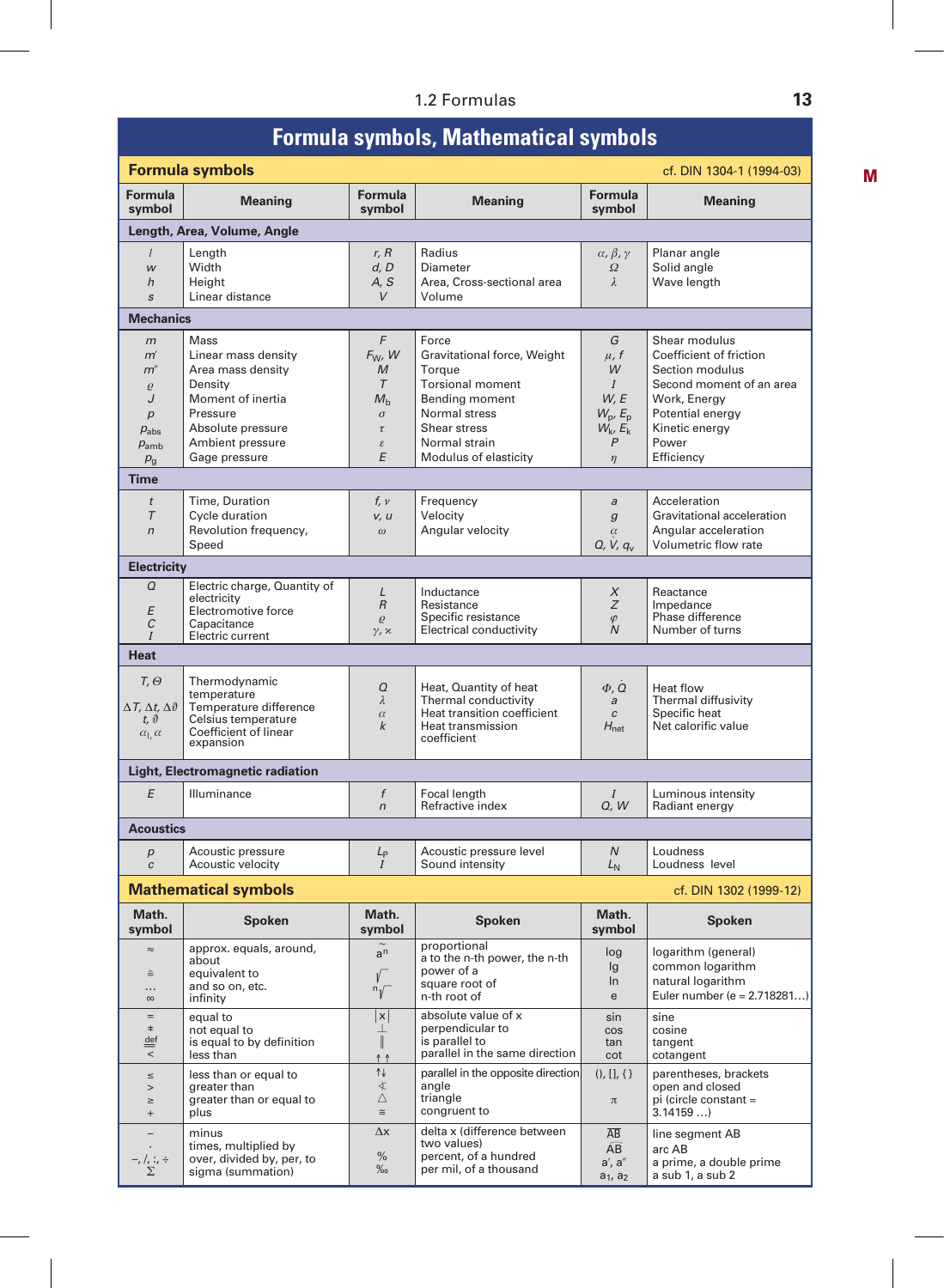### **14** 1.2 Formulas

| <b>Formulas, Equations, Graphs</b>                                                                                                                                                                                                                                                                       |                                                                |
|----------------------------------------------------------------------------------------------------------------------------------------------------------------------------------------------------------------------------------------------------------------------------------------------------------|----------------------------------------------------------------|
| <b>Formulas</b>                                                                                                                                                                                                                                                                                          |                                                                |
| In most cases, the calculation of physical quantities is done with the help of formulas.<br>They consist of:                                                                                                                                                                                             |                                                                |
| • Formula symbols, e.g. $v_c$ for cutting velocity, $d$ for diameter, $n$ for speed<br>• Operators (calculation rules), e.g. $\cdot$ for multiplication, $+$ for addition, $-$ for subtraction<br>and - (fraction line) for division<br>• Constants, e.g. $\pi$ (pi) = 3.14159<br>• Numbers, e.g. 10, 15 | Formula for<br>cutting velocity<br>$V_c = \pi \cdot d \cdot n$ |
| The formula symbols (page 13) are wildcards for quantities. When solving mathematical<br>problems, the known quantities with their units are filled in the formulas. Before or<br>during the calculation process, the units are converted in a way that                                                  |                                                                |
| • the calculation becomes feasible or<br>• the result comprises the required unit.                                                                                                                                                                                                                       |                                                                |
| Most quantities and units are standardized (page 10).                                                                                                                                                                                                                                                    |                                                                |
| The result is always a numerical value accompanied by a unit, e.g. 4.5 m, 15 s                                                                                                                                                                                                                           |                                                                |
| Example:                                                                                                                                                                                                                                                                                                 |                                                                |
| What is the cutting velocity $v_c$ in m/min for $d = 200$ mm and $n = 630$ /min?                                                                                                                                                                                                                         |                                                                |
| $v_c = \pi \cdot d \cdot n = \pi \cdot 200$ mm $\cdot 630 \frac{1}{\text{min}} = \pi \cdot 200$ mm $\cdot \frac{1 \text{ m}}{1000 \text{ mm}} \cdot 630 \frac{1}{\text{min}} = 395.84 \frac{\text{m}}{\text{min}}$                                                                                       |                                                                |
| <b>Numerical value equations</b>                                                                                                                                                                                                                                                                         |                                                                |
| Numerical value equations or numerical equations are formulas in which the typical<br>conversions of units have already been integrated. The following should be noted when<br>using equations:                                                                                                          | <b>Numerical value</b><br>equation for torque                  |
| The numerical values of the individual quantities may only be used in combination with<br>the designated unit.                                                                                                                                                                                           | $M = \frac{9550 \cdot P}{P}$                                   |
| • The units are not carried along in the calculation.<br>• The unit of the quantity to be obtained is predetermined.                                                                                                                                                                                     |                                                                |
| Example:                                                                                                                                                                                                                                                                                                 | Designated unit                                                |
| What is the torque M of an electrical motor with a driving power of $P = 15$ kW and a<br>speed of $n = 750$ /min?                                                                                                                                                                                        | Designation<br>Unit<br>Torque<br>М<br>$N \cdot m$              |
| $M = \frac{9550 \cdot P}{p} = \frac{9550 \cdot 15}{750} N \cdot m = 191 N \cdot m$                                                                                                                                                                                                                       | $\overline{P}$<br>Power<br>kW<br>Speed<br>1/min<br>$\sqrt{n}$  |
|                                                                                                                                                                                                                                                                                                          |                                                                |
| <b>Equations and graphs</b>                                                                                                                                                                                                                                                                              |                                                                |
| In functional equations, $y$ is the function of $x$ , with $x$ as an independent and $y$ as a                                                                                                                                                                                                            | <b>Assigned function</b>                                       |

*y* = *f(x)*

**Linear function**

$$
y = m \cdot x + b
$$

**Examples: Cost function**

$$
C_t = C_V \cdot Q + C_1
$$

**Revenue function**

 $R = R$ /piece  $\cdot$  *Q* 

**M**

In functional equations, *y* is the function of *x,* with *x* as an independent and *y* as a dependent variable. The number pairs (*x, y*) of a value table form a graph in the *x-y* system of coordinates.



quantity -

### **1st example:**

| $y = 0.5 x + 1$ |  |  |
|-----------------|--|--|
|                 |  |  |
|                 |  |  |

### **2nd example:**

**Cost function and revenue function**

 $C_t$  = 60 \$/piece · *Q* + 200 000 \$<br>*R* = 110 \$/piece · *Q* 

*R* = 110 \$/piece · *Q*

| Ω  | 0      | 4000   | 6000   |
|----|--------|--------|--------|
| C, | 200000 | 440000 | 560000 |
| R  | 0      | 440000 | 660000 |

- $C_t$  total costs  $\rightarrow$  dependent variable
- $Q$  quantity  $\rightarrow$  independent variable
- $C_f$  fixed costs  $\rightarrow$  *y* coordinate section
- $C_v$  variable costs  $\rightarrow$  gradient of the function
- R revenue  $\rightarrow$  dependent variable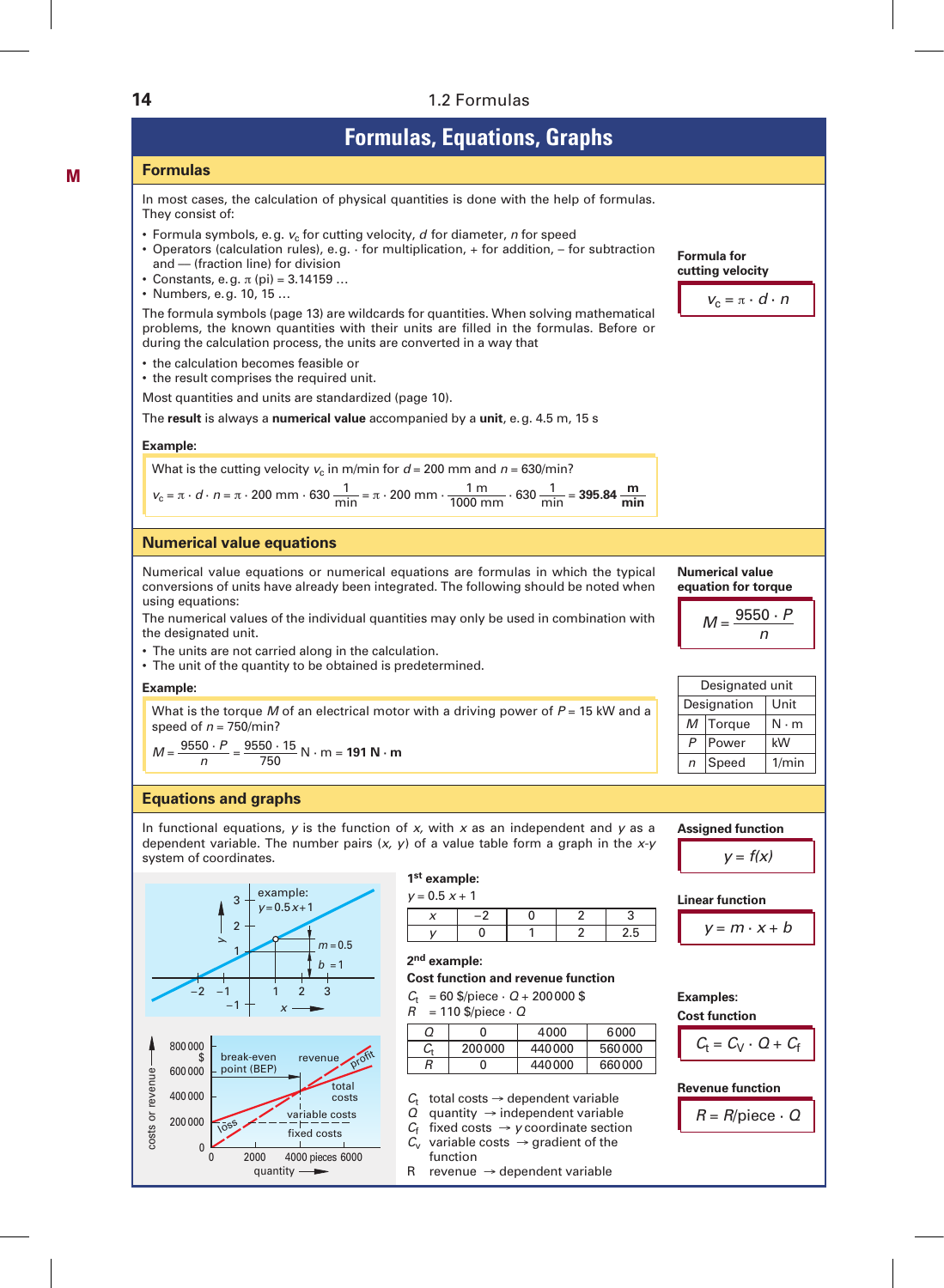#### 1.2 Formulas **15**

# **Transformation of formulas**

#### **Transformation of formulas**

Formulas and numerical equations are transformed so that the quantity to be obtained stands alone on the left side of the equation. The value of the left side and right side of the formula must not change during the transformation. The following rule applies to all steps of the formula transformation.



*Formula*  $P = \frac{F \cdot s}{F}$ *t* left side right side<br>of the  $=$  of the  $=$  of the formula formula

To be able to trace each step of the transformation, it is useful to mark it to the right next to the formula:

 $\cdot t$  → both sides of the formula are multiplied by *t*.

æ: *F* ∫ both sides of the formula are divided by *F*.

#### **Transformations of sums**

**Example:** formula  $L = l_1 + l_2$ , transformation to find  $l_2$ 

| $1L = l_1 + l_2$<br>$ -l_1$                                                              |                         | subtract $l_1$                                                            | $3L - l_1 = l_2$                                                          | invert both sides          |
|------------------------------------------------------------------------------------------|-------------------------|---------------------------------------------------------------------------|---------------------------------------------------------------------------|----------------------------|
| $2L-l_1 = l_1 + l_2 - l_1$                                                               |                         | perform<br>subtraction                                                    | $\boxed{4} l_2 = L - l_1$                                                 | transformed<br>formula     |
| <b>Transformations of products</b>                                                       |                         |                                                                           |                                                                           |                            |
| <b>Example:</b> formula $A = l \cdot b$ , transformation to find l                       |                         |                                                                           |                                                                           |                            |
| $1 \mid A = l \cdot b$                                                                   | $\vert : b$             | divide by b                                                               | $\boxed{3}\frac{A}{b}=l$                                                  | invert both sides          |
| $\boxed{2} \frac{A}{b} = \frac{l \cdot b}{b}$                                            |                         | cancel b                                                                  | $\boxed{4}$ $l = \frac{A}{b}$                                             | transformed<br>formula     |
| <b>Transformations of fractions</b>                                                      |                         |                                                                           |                                                                           |                            |
| <b>Example:</b> formula $n = \frac{l}{l_1 + s}$ , transformation to find s               |                         |                                                                           |                                                                           |                            |
| $\boxed{1}$ $n = \frac{l}{l_1 + s}$                                                      |                         | $ \cdot (l_1 + s)$ multiply by $(l_1 + s)$                                | $\boxed{4}$ $n \cdot l_1 - n \cdot l_1 + n \cdot s = l - n \cdot l_1$ : n | subtract<br>divide by n    |
| 2 $n \cdot (l_1 + s) = \frac{l \cdot (l_1 + s)}{(l_1 + s)}$                              |                         | cancel $(l_1 + s)$ on the<br>right side<br>solve the term in<br>brackets  | $\boxed{5} \frac{s \cdot n}{n} = \frac{l - n \cdot l_1}{n}$               | cancel n                   |
| $\boxed{3}$ $n \cdot l_1 + n \cdot s = l$ $\boxed{-n \cdot l_1}$ subtract $-n \cdot l_1$ |                         |                                                                           | 6 $s = \frac{l - n \cdot l_1}{n}$                                         | transformed<br>formula     |
| <b>Transformations of roots</b>                                                          |                         |                                                                           |                                                                           |                            |
|                                                                                          |                         | <b>Example:</b> formula $c = \sqrt{a^2 + b^2}$ , transformation to find a |                                                                           |                            |
| $\sqrt{1}$ $c = \sqrt{a^2 + b^2}$                                                        | $\vert$ () <sup>2</sup> | square equation                                                           | $\boxed{4}$ $a^2 = c^2 - b^2$                                             | extract the root           |
| $\boxed{2}$ $c^2 = a^2 + b^2$ $\boxed{-b^2}$                                             |                         | subtract $b^2$                                                            | $\sqrt{a^2} = \sqrt{c^2 - b^2}$                                           | simplify the<br>expression |
| $3c^2-b^2 = a^2 + b^2 - b^2$                                                             |                         | subtract,<br>invert both sides                                            | 6 $a = \sqrt{c^2 - b^2}$                                                  | transformed<br>formula     |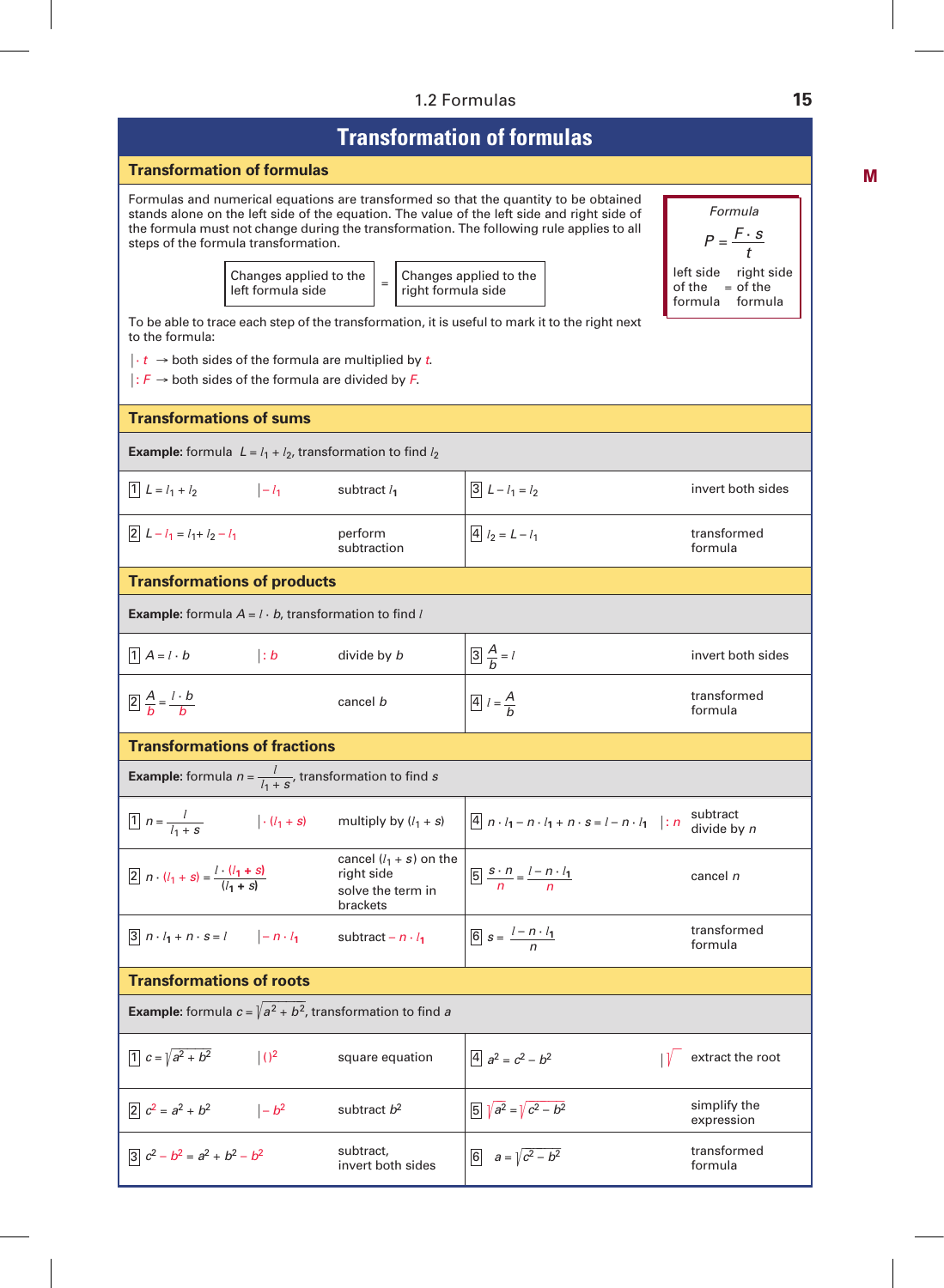### **16** 1.2 Formulas

# **Quantities and units**

#### **Numerical values and units**

| Physical quantity          | Physical quantities, e.g. 125 mm, consist of a                                                                                                                            |
|----------------------------|---------------------------------------------------------------------------------------------------------------------------------------------------------------------------|
| 10 mm                      | • numerical value, which is determined by measurement or calculation, and a<br>$\cdot$ unit, e.g. m, kg                                                                   |
|                            | Units are standardized in accordance with DIN 1301-1 (page 10).                                                                                                           |
| Unit<br>Numerical<br>value | Very large or very small numerical values may be represented in a simplified way<br>as decimal multiples or factors with the help of prefixes, e.g. 0.004 mm = $4 \mu$ m. |

#### **Decimal multiples or factors of units** can be changed as a cf. DIN 1301-1 (2004-10)

| Symbol | Prefix<br>Name | Power<br>of ten | Mathematical<br>designation | Examples                                                       |
|--------|----------------|-----------------|-----------------------------|----------------------------------------------------------------|
| т      | tera           | $10^{12}$       | trillion                    | 120000000000000 N = $12 \cdot 10^{12}$ N = 12 TN (teranewtons) |
| G      | giga           | 10 <sup>9</sup> | billion                     | 45 000 000 000 W = $45 \cdot 10^9$ W = 45 GW (gigawatts)       |
| M      | mega           | $10^{6}$        | million                     | 8500000 V = $8.5 \cdot 10^6$ V = $8.5$ MV (megavolts)          |
| k      | kilo           | 10 <sup>3</sup> | thousand                    | $12600 W = 12.6 \cdot 10^3 W = 12.6$ kW (kilowatts)            |
| h      | hecto          | 10 <sup>2</sup> | hundred                     | $5001 = 5 \cdot 10^21 = 5$ hl (hectoliters)                    |
| da     | deca           | 10 <sup>1</sup> | ten                         | $32 m = 3.2 \cdot 10^1 m = 3.2$ dam (decameters)               |
|        |                | $10^{0}$        | one                         | $1.5 m = 1.5 \cdot 10^{0} m$                                   |
| d      | deci           | $10^{-1}$       | tenth                       | $0.51 = 5 \cdot 10^{-1} = 5$ dl (deciliters)                   |
| c      | centi          | $10^{-2}$       | hundredth                   | $0.25$ m = $25 \cdot 10^{-2}$ m = 25 cm (centimeters)          |
| m      | milli          | $10^{-3}$       | thousandth                  | $0.375 A = 375 \cdot 10^{-3} A = 375 mA$ (milliamperes)        |
| μ      | micro          | $10^{-6}$       | millionth                   | $0.000052$ m = $52 \cdot 10^{-6}$ m = $52 \mu$ m (micrometers) |
| n      | nano           | $10^{-9}$       | billionth                   | $0.000000075$ m = $75 \cdot 10^{-9}$ m = 75 nm (nanometers)    |
| p      | pico           | $10^{-12}$      | trillionth                  | $0.000000000006 F = 6 \cdot 10^{-12} F = 6 pF$ (picofarads)    |

#### **Conversion of units**

Calculations with physical units are only possible if these units refer to the same base in this calculation. When solving mathematical problems, units often must be converted to basic units, e. g. mm to m, s to h, mm<sup>2</sup> to m<sup>2</sup>. This is done with the help of conversion factors that represent the value 1 (coherent units).

#### **Conversion factors for units** (excerpt)

| Quantity | Conversion factors, e. g.                                                                                                                                  | Quantity | Conversion factors, e. g.                                                                                                                               |
|----------|------------------------------------------------------------------------------------------------------------------------------------------------------------|----------|---------------------------------------------------------------------------------------------------------------------------------------------------------|
| Length   | $1 = \frac{10 \text{ mm}}{1 \text{ cm}} = \frac{1000 \text{ mm}}{1 \text{ m}} = \frac{1 \text{ m}}{1000 \text{ mm}} = \frac{1 \text{ km}}{1000 \text{ m}}$ | Time     | $1 = \frac{60 \text{ min}}{1 \text{ h}} = \frac{3600 \text{ s}}{1 \text{ h}} = \frac{60 \text{ s}}{1 \text{ min}} = \frac{1 \text{ min}}{60 \text{ s}}$ |
| Area     | $1 = \frac{100 \text{ mm}^2}{1 \text{ cm}^2} = \frac{100 \text{ cm}^2}{1 \text{ dm}^2} =$                                                                  | Angle    | $1 = \frac{60'}{1^\circ} = \frac{60''}{1'} = \frac{3600''}{1^\circ} = \frac{1^\circ}{60 \text{ s}}$                                                     |
| Volume   | $1 = \frac{1000 \text{ mm}^3}{1 \text{ cm}^3} = \frac{1000 \text{ cm}^3}{1 \text{ dm}^3} =$                                                                | Inch     | 1 inch = 25.4 mm; 1 mm = $\frac{1}{25.4}$ inches                                                                                                        |

#### **1st example:**

Convert volume  $V = 3416$  mm<sup>3</sup> to cm<sup>3</sup>.

Volume *V* is multiplied by a conversion factor. Its numerator has the unit cm3 and its denominator the unit  $mm<sup>3</sup>$ .

$$
V = 3416 \, mm^3 = \frac{1 \, cm^3 \cdot 3416 \, mm^3}{1000 \, mm^3} = \frac{3416 \, cm^3}{1000} = 3.416 \, cm^3
$$

#### **2nd example:**

The angle size specification  $\alpha = 42^{\circ}$  16' is to be expressed in degrees (°).

The partial angle 16' must be converted to degrees (°). The value is multiplied by a conversion factor, the numerator of which has the unit degree (°) and the denominator the unit minute (').

$$
\alpha = 42^{\circ} + 16' \cdot \frac{1^{\circ}}{60'} = 42^{\circ} + \frac{16 \cdot 1^{\circ}}{60} = 42^{\circ} + 0.267^{\circ} = 42.267^{\circ}
$$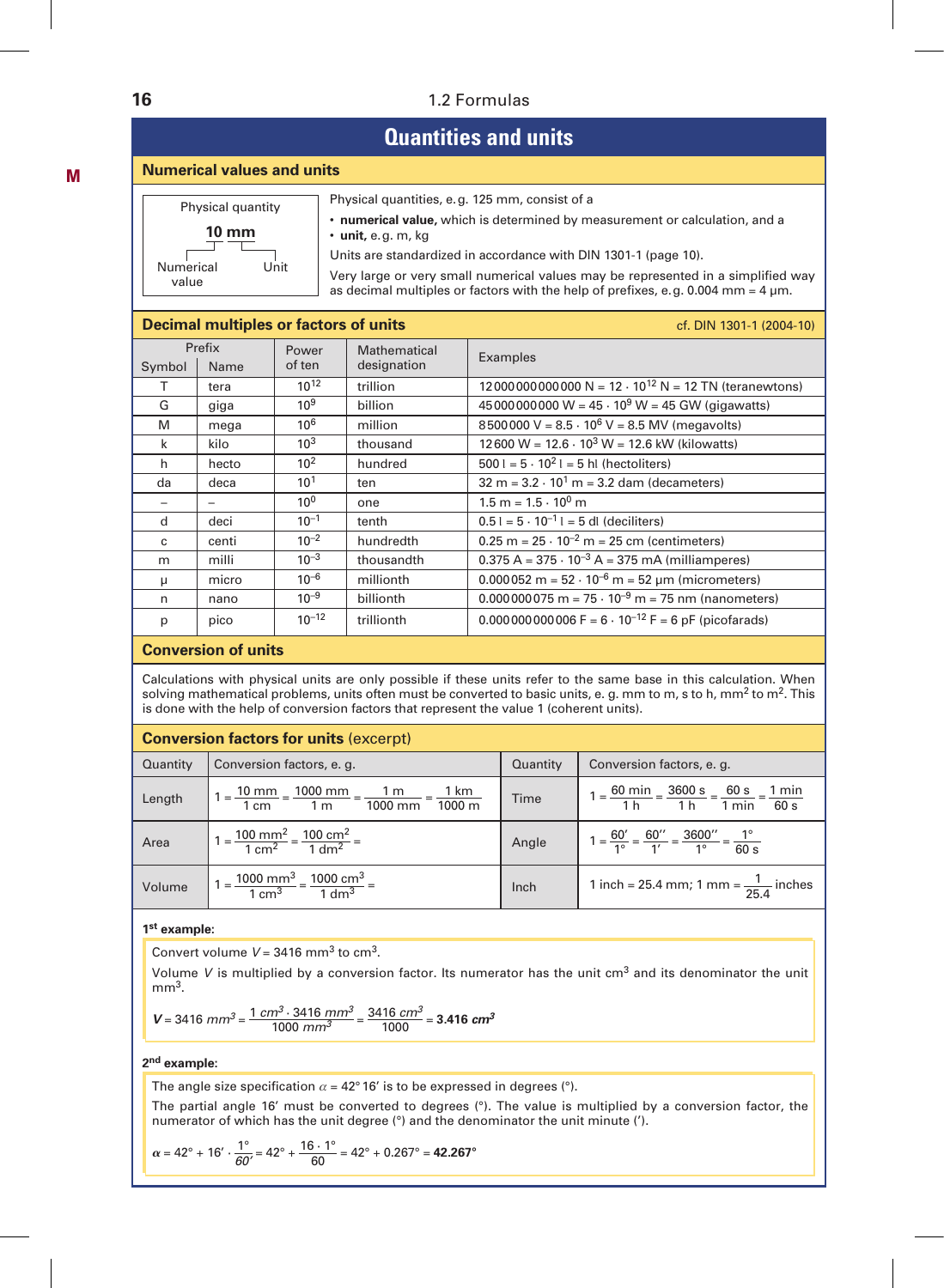# **Calculation with quantities, Percentage and interest calculation**

**Calculation with quantities**

Physical quantities are mathematically treated as products.

#### • **Adding and subtracting**

 Numerical values that have the same unit are added or subtracted and the unit is carried over to the result.

#### **Example:**

 $L = l_1 + l_2 - l_3$  mit  $l_1 = 124$  mm,  $l_2 = 18$  mm,  $l_3 = 44$  mm;  $L = ?$ *L* = 124 mm + 18 mm – 44 mm = (124 + 18 – 44) mm = **98 mm**

#### • **Multiplying and dividing**

The numerical values and the units correspond to the factors of products.

#### **Example:**

$$
F_1 \cdot l_1 = F_2 \cdot l_2 \text{ mit } F_1 = 180 \text{ N}, l_1 = 75 \text{ mm}, l_2 = 105 \text{ mm}; F_2 = ?
$$
\n
$$
F_2 = \frac{F_1 \cdot l_1}{l_2} = \frac{180 \text{ N} \cdot 75 \text{ mm}}{105 \text{ mm}} = 128.57 \text{ N} \cdot \frac{\text{mm}}{\text{mm}} = 128.57 \text{ N}
$$

#### • **Multiplying and dividing powers**

 Powers that have the same base are multiplied or divided by adding or subtracting their exponents.

#### **Example:**

$$
W = \frac{A \cdot a^2}{e}
$$
 with A = 15 cm<sup>2</sup>, a = 7.5 cm, e = 2.4 cm; W = ?  

$$
W = \frac{15 \text{ cm}^2 \cdot (7.5 \text{ cm})^2}{2.4 \text{ cm}} = \frac{15 \cdot 56.25 \text{ cm}^{2+2}}{2.4 \text{ cm}^1} = 351.56 \text{ cm}^{4-1} = 351.56 \text{ cm}^3
$$

#### **Percentage calculation**

The **percentage rate** indicates the part of the base value in hundredths. The **base value** is the value from which the percentage is to be calculated. The **percent value** is the amount representing the percentage of the base value.

 $P_r$  percentage rate, in percent  $P_v$  percent value  $B_v$  base value

*interest period* 

#### **Example:**

Weight of raw part: 250 kg (base value); material loss of 2% (percentage rate); material loss in kg = ? (percent value)

$$
P_{\rm v} = \frac{B_{\rm v} \cdot P_{\rm r}}{100\%} = \frac{250 \text{ kg} \cdot 2\%}{100\%} = 5 \text{ kg}
$$

#### **Interest calculation**

| P | principle          | I | interest               | t               | period in days, | Interest |
|---|--------------------|---|------------------------|-----------------|-----------------|----------|
| A | amount accumulated | r | interest rate per year | interest period | I               |          |

\n**1st Example:**

\n
$$
I = \frac{1}{2}
$$

$$
P = $2800.00; r = 6\frac{\%}{a}; t = \frac{1}{2}a; l = ?
$$
  

$$
I = \frac{$2800.00 \cdot 6\frac{\%}{a} \cdot 0.5a}{100} = $84.00
$$

 $100\%$ 

### 4800.00; \$ . *P r* = = 5 1% *I* = **2nd Example:**

$$
P = $4800.00; r = 5.1\frac{\%}{a}; t = 50 \text{ d}; l = ?
$$
  

$$
I = \frac{$4800.00 \cdot 5.1\frac{\%}{a} \cdot 50 \text{ d}}{100\% \cdot 360\frac{\text{d}}{a}} = $34.00
$$

Rules for raising  
to powers  
\na base  
\n*m*, *n* ... exponents  
\nMultiplying  
\npowers  
\n
$$
a^2 \cdot a^3 = a^{2+3}
$$
  
\nDividing  
\npowers  
\n $\frac{a^2}{a^3} = a^{2-3}$   
\nSpecial cases  
\n $a^{-2} = \frac{1}{a^2}$   
\n $a^1 = a$   $a^0 = 1$ 

$$
P_{\rm v} = \frac{B_{\rm v} \cdot P_{\rm r}}{100\%}
$$

$$
P_{\rm v} = \frac{-\rm v - r}{100\%}
$$

$$
I = \frac{P \cdot r \cdot t}{100\% \cdot 360}
$$
  
1 interest year (1 a) = 360 days (360 c  
360 d = 12 months

1 interest month  $=$  30 days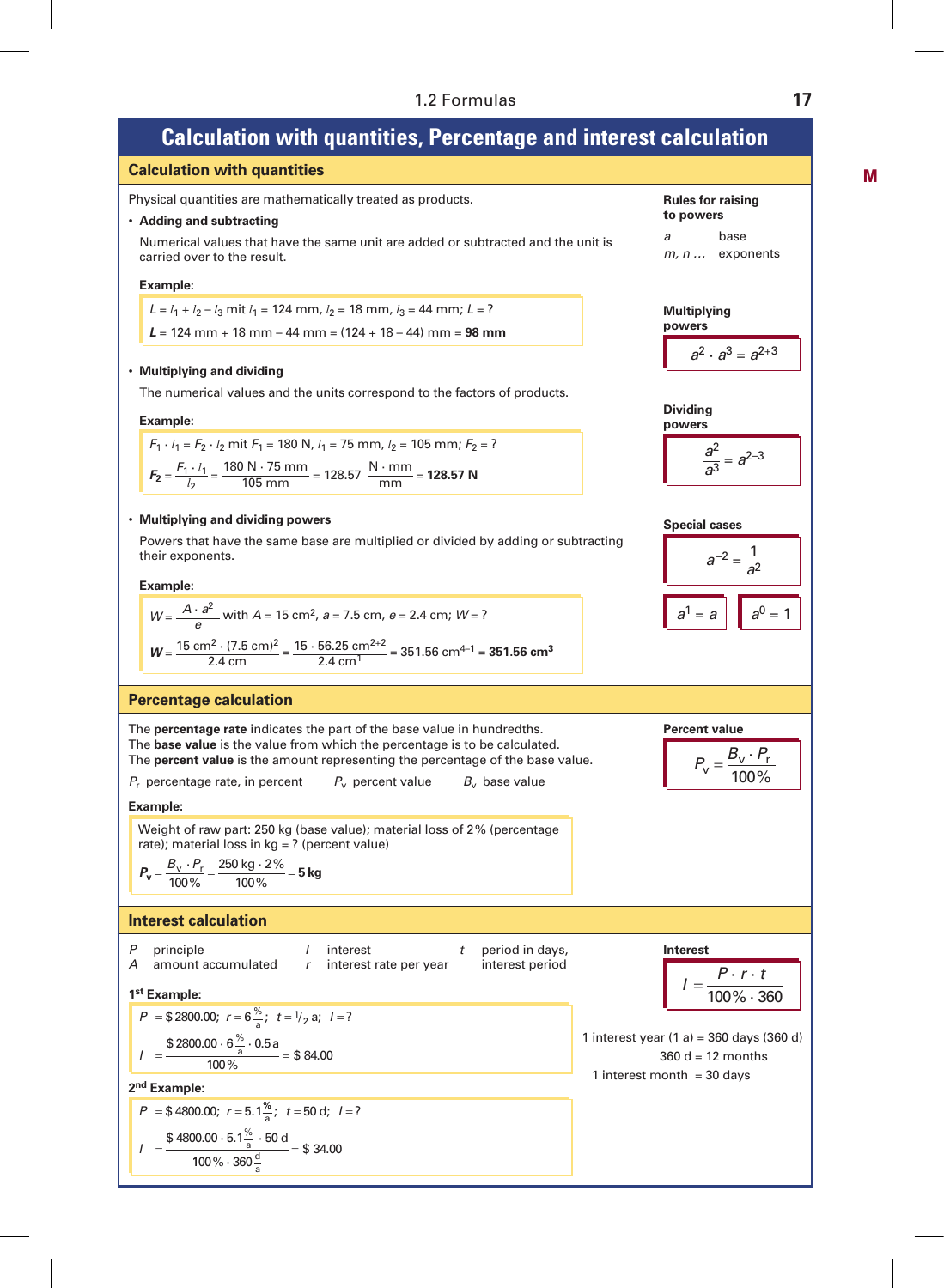#### **18** 1.3 Angels and Triangels

#### å ¿  $b \bigwedge^{\circ}$ c  $\gamma$ **Sum of angles in a triangle** ¿  $\delta$ å $\rightarrow$ g  $Q<sub>2</sub>$  $\sigma$  $b^2$   $\left(\sqrt{a^2}\right)$  $c<sup>2</sup>$  $b \overline{c}$ **Types of angles, Theorem of intersecting lines, Angles in a triangle, Pythagorean theorem Types of angles Theorem of intersecting lines Pythagorean theorem** Dd $a<sub>2</sub>$  $\tau_{\texttt{to}}$  $\tau_{\rm ff}$  $\overline{d}$ 1  $\varphi$  ,  $\infty$ *g* straight line *g*1, *g*<sup>2</sup> parallel straight lines  $\alpha$ ,  $\beta$  corresponding angles  $\beta$ ,  $\delta$  opposite angles  $\alpha$ ,  $\delta$  alternate angles  $\alpha$ ,  $\gamma$  adjacent angles If two parallels are intersected by a straight line, there are geometrical interrelationships between the resulting angles. If two intersecting lines are intercepted by a pair of parallels, the resulting segments form equal ratios.  $\alpha = \beta$ **Corresponding angles**  $\beta = \delta$ **Opposite angles**  $\alpha = \delta$ **Alternate angles**  $\alpha + \nu = 180^{\circ}$ **Adjacent angles** *a b a b* 1 1 2  $\overline{c}$  $=\frac{a_2}{b}$   $\left| \begin{array}{c} \frac{b}{c} \end{array} \right|$ *d*  $\frac{b_1}{1} = \frac{b_2}{2}$ *D a*  $rac{a_1}{a_2}$ *b b d D* 2 <u>'1</u>  $\overline{c}$ 2 2  $=\frac{24}{L}$  = **Theorem of intersecting lines**  $\alpha + \beta + \gamma = 180^{\circ}$ **Sum of angles in a triangle** In every triangle, the sum of the interior angles equals 180°. *D* = 40 mm, *d* = 30 mm,  $\tau_{ta}$  = 135 N/mm<sup>2</sup>;  $\tau_{ti}$  = ? **Example:**  $\alpha = 21^{\circ}, \beta = 95^{\circ}, \gamma = ?$  $\gamma = 180^\circ - \alpha - \beta = 180^\circ - 21^\circ - 95^\circ = 64^\circ$ **Example:**  $\frac{\tau_{\text{ti}}}{\tau_{\text{to}}} = \frac{d}{D} \Rightarrow \tau_{\text{ti}} = \frac{\tau_{\text{to}}}{D}$  $=\frac{135 \text{ N/mm}^2 \cdot 30 \text{ mm}}{40 \text{ mm}} = 101.25 \text{ N/mm}^2$ *D d D* ·  $40 \text{ mm}$  $\tau_{\text{to}}$  outer torsional stress  $\tau_{ti}$  inner torsional stress a, b, c sides of the triangle  $\alpha$ ,  $\beta$ ,  $\gamma$  angles in the triangle  $c = 35$  mm;  $a = 21$  mm;  $b = ?$  $$ **1st example:**  $c^2 = a^2 + b^2$ **Length of the hypotenuse** In a **right triangle** the square on the hypotenuse is equal to the sum of the squares on the sides meeting the right angle. *a* side *b* side *c* hypotenuse  $c = \sqrt{a^2 + b^2}$ **Square on the hypotenuse**

GO<sub>S</sub>  $P1 \lambda x$ Z  $K$   $l$  $K = ?$ **2nd example:**  $c^2 = a^2 + b^2$  $R^2 = I^2 + K^2$ *K R K* **43.3 mm**

P2

R

CNC programm with  $R = 50$  mm and  $I = 25$  mm.

$$
= \sqrt{R^2 - I^2} = \sqrt{50^2 \text{ mm}^2 - 25^2 \text{ mm}^2}
$$
  
= 43.3 mm

 $a = \sqrt{c^2 - h^2}$  $b = \sqrt{c^2 - a^2}$ **Length of the sides meeting the right angle**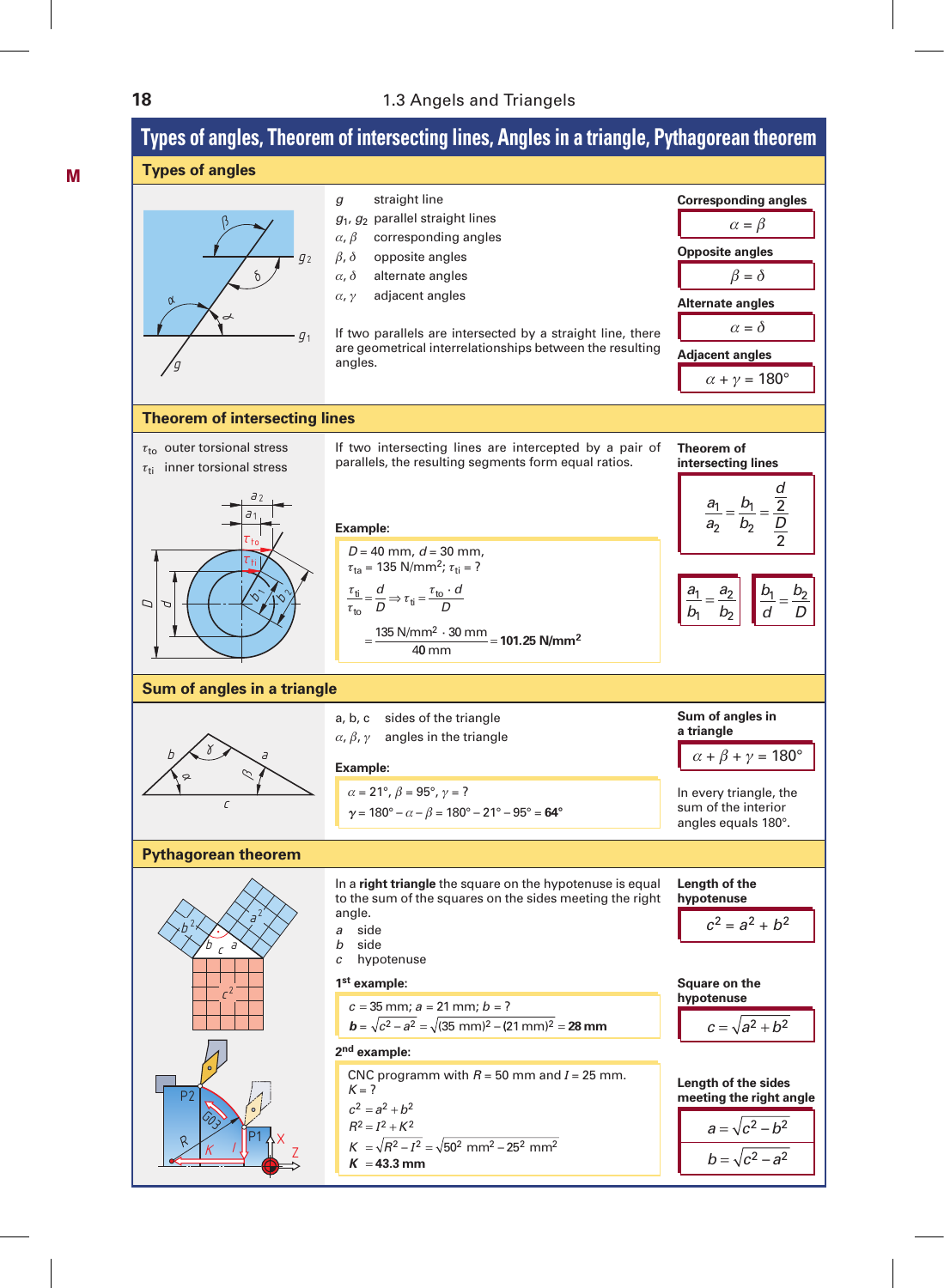#### 1.3 Angels and Triangels **19**

# **Functions of triangles**

#### **Functions of right triangles (trigonometric functions)**







#### **1st example**

 $L_1$  = 150 mm,  $L_2$  = 30 mm,  $L_3$  = 140 mm; angle  $\alpha = ?$ 

 $\tan \alpha = \frac{L_1 + L_2}{L_3} = \frac{180 \text{ mm}}{140 \text{ mm}} = 1.$  $\frac{12}{13} = \frac{180 \text{ mm}}{140 \text{ mm}} = 1.286$ 

$$
Angle \alpha = 52^{\circ}
$$

#### **2nd example**

 $L_1$  = 150 mm,  $L_2$  = 30 mm,  $\alpha$  = 52°; Length of the shock absorber  $L = ?$  $L = \frac{L_1 + L_2}{l} = \frac{180 \text{ mm}}{1.588} =$  $\sin \alpha$  $\overline{\sin 52^\circ}$ **228.42mm**

### **sine** <sup>=</sup> **opposite side hypotenuse cosine** <sup>=</sup> **adjacent side hypotenuse tangent** <sup>=</sup> **opposite side adjacent side**

Relations applying to angle  $\alpha$ :

$$
\sin \alpha = \frac{a}{c} \left| \cos \alpha = \frac{b}{c} \right| \tan \alpha = \frac{a}{b}
$$

Relations applying to angle  $\beta$ :

$$
\sin \beta = \frac{b}{c} \left( \cos \beta = \frac{a}{c} \left( \tan \beta = \frac{b}{a} \right) \right)
$$

The calculation of an angle in degrees (°) or as a circular measure (rad) is done with the help of inverse trigonometric functions, e. g. arcsine.

#### **Functions of oblique triangles (law of sines, law of cosines)**



 $\frac{F_d}{F_z}$ F  $\bigotimes$  $\vec{z}$ 

**Diagram of forces**



According to the law of sines, the ratios of the sides correspond to the sine of their opposite angles in the triangle. If one side and two angles are known, the other values can be calculated with the help of this function.

| Side a                                                  | $\rightarrow$ opposite angle sin $\alpha$ |  |
|---------------------------------------------------------|-------------------------------------------|--|
| Side <i>b</i>                                           | $\rightarrow$ opposite angle sin $\beta$  |  |
| Hypothenuse $c \rightarrow$ opposite angle sin $\gamma$ |                                           |  |

#### **Example:**

 $F = 800$  N,  $\alpha = 40^{\circ}$ ,  $\beta = 38^{\circ}$ ;  $F_7 = ?$ ,  $F_d = ?$ The forces are calculated with the help of the forces diagram.

$$
\frac{F}{\sin \alpha} = \frac{F_z}{\sin \beta} \Rightarrow F_z = \frac{F \cdot \sin \beta}{\sin \alpha}
$$

$$
F_z = \frac{800 \text{ N} \cdot \sin 38^\circ}{\sin 40^\circ} = 766.24 \text{ N}
$$

$$
\frac{F}{\sin \alpha} = \frac{F_{\text{d}}}{\sin \gamma} \Rightarrow F_{\text{d}} = \frac{F \cdot \sin \gamma}{\sin \alpha}
$$

$$
F_{\text{d}} = \frac{800 \text{ N} \cdot \sin 102^{\circ}}{\sin 40^{\circ}} = 1217.38 \text{ N}
$$

The calculation of an angle in degrees (°) or as a circular measure (rad) is done with the help of inverse trigonometric functions, e. g. arcsine.

| <b>Law of sines</b>                  |                              |               |  |  |
|--------------------------------------|------------------------------|---------------|--|--|
| $a:b:c=sin\alpha:sin\beta:sin\gamma$ |                              |               |  |  |
| a<br>$\sin \alpha$                   | h<br>$\overline{\sin \beta}$ | c<br>$\sin y$ |  |  |

There are many transformation options:

| $a = \frac{b \cdot \sin \alpha}{a} = \frac{c \cdot \sin \alpha}{a}$<br>$\sin \beta$<br>$\sin \gamma$ |  |
|------------------------------------------------------------------------------------------------------|--|
| $b = \frac{a \cdot \sin \beta}{\sin \alpha} = \frac{c \cdot \sin \beta}{\sin \gamma}$<br>$\sin y$    |  |
| $\frac{a \cdot \sin \gamma}{\sin \alpha} = \frac{b \cdot \sin \gamma}{\sin \beta}$                   |  |

| Law of cosines                                                                                                                                                               |
|------------------------------------------------------------------------------------------------------------------------------------------------------------------------------|
| $a^2 = b^2 + c^2 - 2 \cdot b \cdot c \cdot \cos \alpha$<br>$b^2 = a^2 + c^2 - 2 \cdot a \cdot c \cdot \cos \beta$<br>$c^2 = a^2 + b^2 - 2 \cdot a \cdot b \cdot \cos \gamma$ |

Transformation, e. g.

$$
\cos\alpha = \frac{b^2 + c^2 - a^2}{2 \cdot b \cdot c}
$$